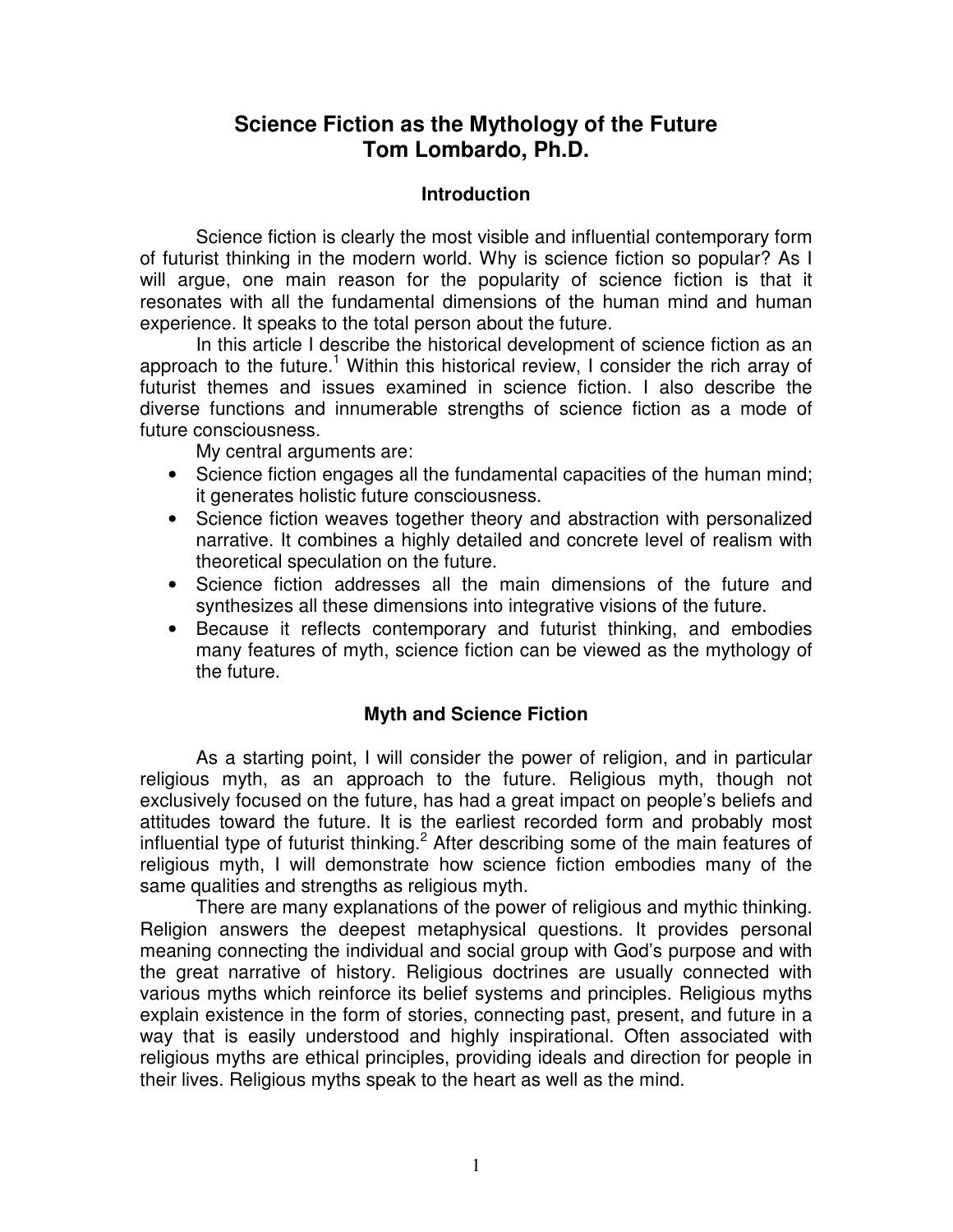There is an archetypal dimension of myth. An "**archetype**" is a fundamental idea or theme often represented through some image, persona, or symbol. Contained in various religious myths are such basic themes as death and the renewal of life, honor and courage, love and devotion, temptation and damnation, good versus evil, and creation. These central themes of human existence are often represented by mythological characters that provoke strong emotions in the believer and a sense of personal identification.

Science fiction shares certain important commonalities and strengths with myth. Just as with ancient myths, a key strength of science fiction is its narrative form. It has become so popular because it appeals to the dramatic dimension within people. Life seems more like a story than a set of abstractions, and just as history is a multi-faceted story, the future will be a complex saga of stories.

Science fiction, like myth, contains personified characters, thus creating a personal connection with the reader. The reader often identifies with the characters – sometimes positively, sometimes negatively - and vicariously experiences the drama and events of the story through the characters.

As with myth, the stories of science fiction express fundamental themes and archetypes of human existence. In both science fiction and mythology fantastic beings and settings are presented as a way to symbolically highlight important features of humanity or reality.

Although science fiction may inform it also produces an emotional experience in the reader. The future is felt as well as imagined and considered. This emotional dimension often translates into inspiration. As the science fiction writer Thomas Disch argues, science fiction has become integral to our lifestyle and culture; through its characters, icons, stories, and themes, it inspires the reader and provides the raw material for turning the future into a personalized journey and way of life.<sup>3</sup>

Although the experience of science fiction is personalized, science fiction stories are often set within a cosmic context and have the same breadth and scope that mythic tales do; they also address the same expansive themes of the nature of reality and the meaning of human existence. In fact, as in myth, science fiction connects the personal with the cosmic. What is the impact and significance of the unfolding cosmic events on the characters in the story?

But science fiction goes beyond traditional myths. From a modernist perspective the myths of old are based on archaic thinking. They are oblivious to modern science and the issues of modern life. If myths do have a unique power to motivate and inform people, then perhaps what are needed are new myths based on contemporary thinking that address contemporary issues, as well as issues of the future.<sup>4</sup> As I will argue, this is exactly what science fiction provides. It provides mythic tales informed by science and contemporary thought.

### **Science and Science Fiction**

I will now look at the relationship between science and science fiction. I will describe how science first impacted popular story telling in the modern era, and how this introduction of science into popular narrative led to science fiction.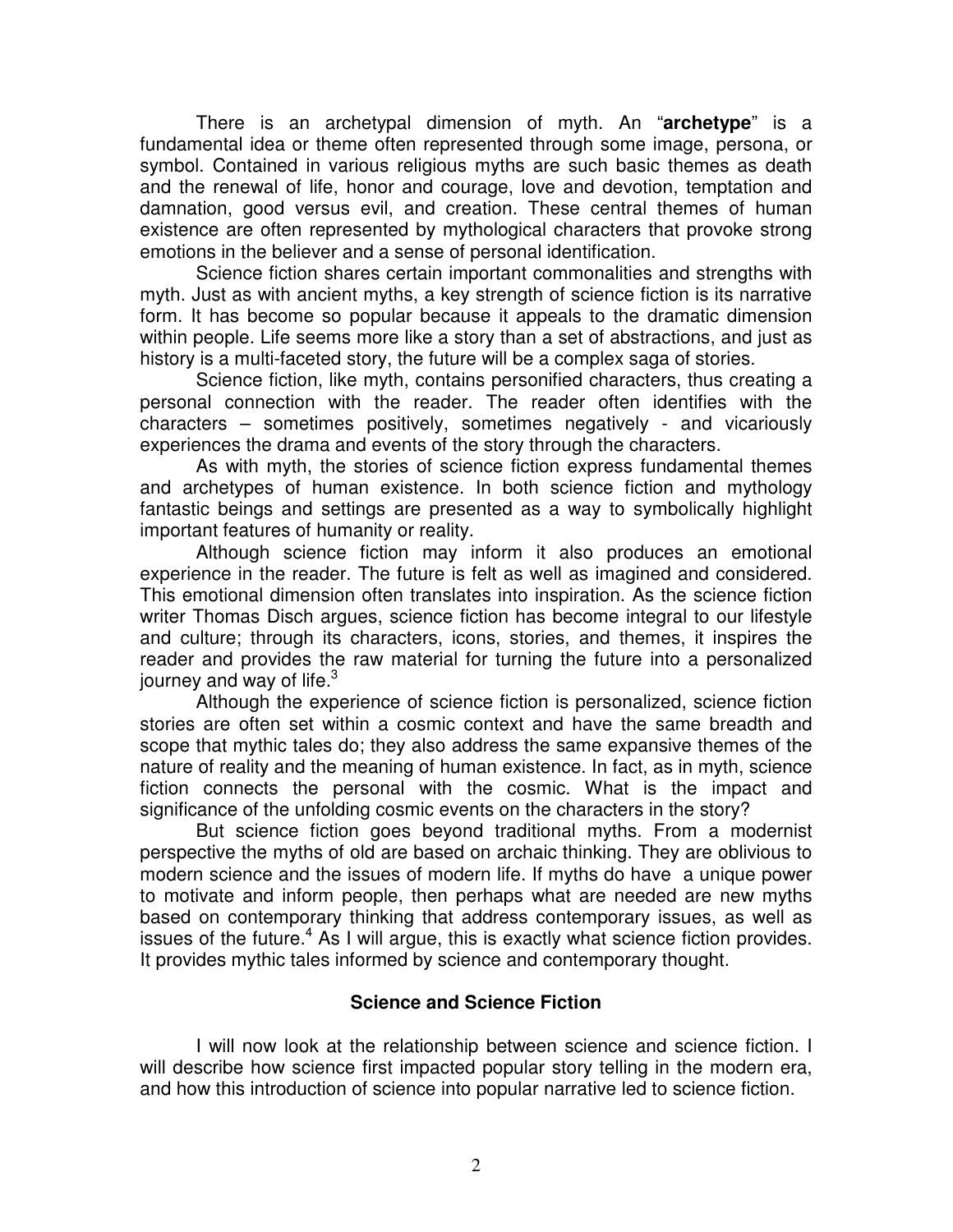John Clute, in his *Science Fiction: The Illustrated Encyclopedia*, begins his history of science fiction by trying to define the distinguishing nature of science fiction. He notes that people from ancient times were writing fantasies of traveling to the heavens, or of encountering strange and fantastic beings in strange or fantastic places. Yet, according to Clute, the authors of these early stories did not try to present a convincing case that their imaginative scenarios could actually exist in reality. Clute defines "fantasy" as "make-believe", and argues that premodern fantasies were intended to be "make-believe" for they provided no explanation of how the imagined fantasy could possibly be real. According to him, the attempt to be realistic in such fantastic stories doesn't occur until the Scientific Revolution and the modern era. For Clute, More's *Utopia* (1516), written prior to the modern era, was not intended to be a plausible or real situation. On the other hand, Francis Bacon's *The New Atlantis* (1626) was intended to be a realistic possibility. Bacon attempted to explain how the type of futurist society he envisioned could be created through science and reason. Bacon offered a rich array of predictions of new and fantastic inventions and human realities for the future that presumably could be achieved through the application of science and reason. For Clute, Bacon's *The New Atlantis* is **Proto-Science Fiction**. 5

Another early candidate for Proto-Science Fiction is Johannes Kepler's *Somium seu Astronomia Lunari* (1634). According to Wyn Wachhorst, in the *Somium*, Kepler presented the first cosmic voyage in science fiction, involving a journey to the moon. In this story Kepler was also the first person to seriously consider the possibility of extraterrestrial life.<sup>6</sup> For Kepler, space travel was not a fantasy; he believed in the future we would journey into outer space. In Kepler's own words, "Let us create vessels and sails adjusted to the heavenly ether and there will be plenty of people unafraid of the empty wastes. In the meantime, we shall prepare for the brave sky-travelers maps of the celestial bodies."

Science and the concept of secular progress, associated with the emergence of the philosophy of the Enlightenment in seventeenth and eighteenth century Europe, provided a rationale and guide for conceiving of possible futures far different from the present. For Clute, the beginnings of science fiction coincide with the emergence of the idea of secular progress and the belief in realistic possible changes in the future due to science and reason.

Yet I would argue, contrary to Clute, that people in ancient times did believe in the existence of mythological places and beings. They believed that gods and goddesses existed in a higher supernatural realm, though often they visited, haunted, or "enchanted" the natural world. $^7$ 

What changed in the modern era were standards of knowledge and truth. The metaphysical or religious explanations of fantastic beings and alternate realities were not scientific or rational by our modern standards, and consequently, have labeled as "superstitious", and relegated to the realm of pure fantasy. According to its advocates, modern science and the secular philosophy of the Enlightenment encouraged freedom of thought and inquiry after centuries of religious repression. Answers to the questions of life were no longer grounded in unsubstantiated authority and sacred texts. Science strove for objectivity and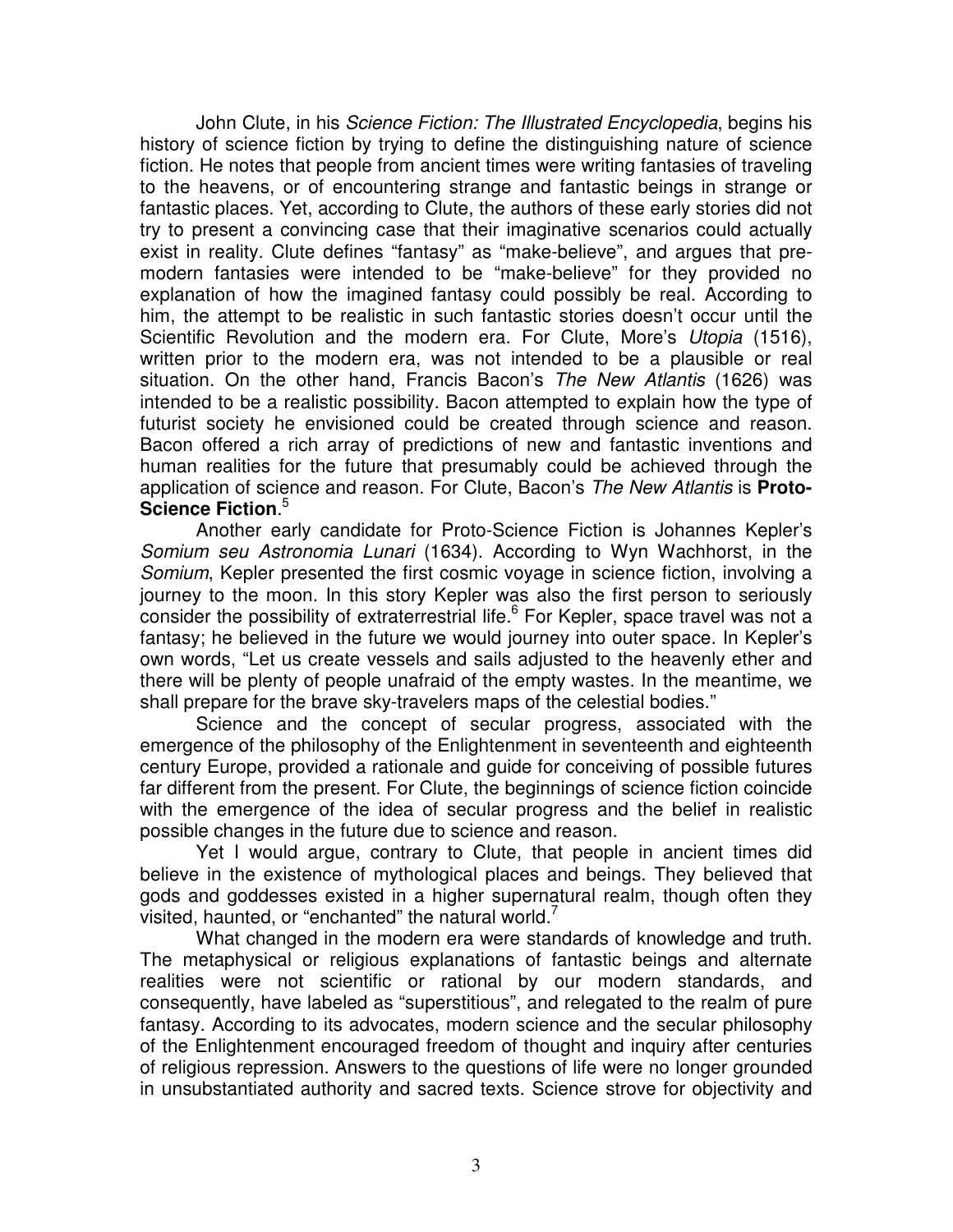impartiality. Science bases its beliefs on empirical observation, experimentation, and reason, and the description of reality that has emerged over the last few centuries within science clearly contradicted in many ways the description and explanation of reality offered in ancient myths and religions.

The emergence of science fiction as a form of narration about the future involves a transformation in our standards of thinking, brought on by the Scientific Revolution, regarding what is plausible and real. This new way of viewing reality provided a different approach to understanding and predicting the future – an approach based on the ideas of reason and science. When the age old tradition of story telling of strange and wondrous realities embraced the ideas and principles of science and secular progress as a way to explain its imaginative settings and characters, science fiction was born.

Hence, as can be seen, science fiction reflects many of the qualities and strengths of ancient myth as well as the beliefs and standards of modern science. It creates "scientifically credible" myths. I propose, in fact, that science fiction is becoming the **mythology of the future**. As ancient mythologies provided meaning and direction for humankind, I would suggest that science fiction will provide the stories that will give humanity meaning and direction in the future. Science fiction is usually about the future and serves the function of influencing our journey into the future.

### **The Genesis of Science Fiction**

Science fiction also has roots in the Romantic philosophy of the nineteenth century. Nineteenth century literature was strongly influenced by Romantic philosophy with its emphasis on human emotion and passion and the inner turmoil, madness, and distress of the human mind. In the nineteenth century, gothic, horror, and adventure stories, all expressions of the Romantic mindset, were very popular. One central goal of such stories was to stimulate and provoke strong emotional reactions in the reader, both positive and negative. Whereas the emphasis in scientific writing has been to describe reality in an objective, rational, orderly, and non-emotional manner, Romantic writing often highlighted the opposite qualities: subjectivity, mental turmoil, and emotionality.

Science fiction would combine together the Romantic - emotional dimension of human experience with concepts and speculations derived from science and Enlightenment philosophy. Nineteenth century science fiction (before the genre had acquired its modern name) was popularly referred to as "scientific romances". One early nineteenth century writer who wove together Romantic and scientific elements in his stories was Edgar Allen Poe (1809 – 1849). Poe is well known as a writer of horror stories and tales of the supernatural, but he also includes various scientific ideas and speculations to create psychologically disturbing and mesmerizing effects in his dark tales. $^8$ 

The Romantic dimension of science fiction includes not only the terrifying and horrific but the sublime and inspiring as well. As one early example, Jules Verne (1828 – 1905), highlighted the exhilarating and hypnotic power of new machines and scientific devices, the exotic and esoteric realities and worlds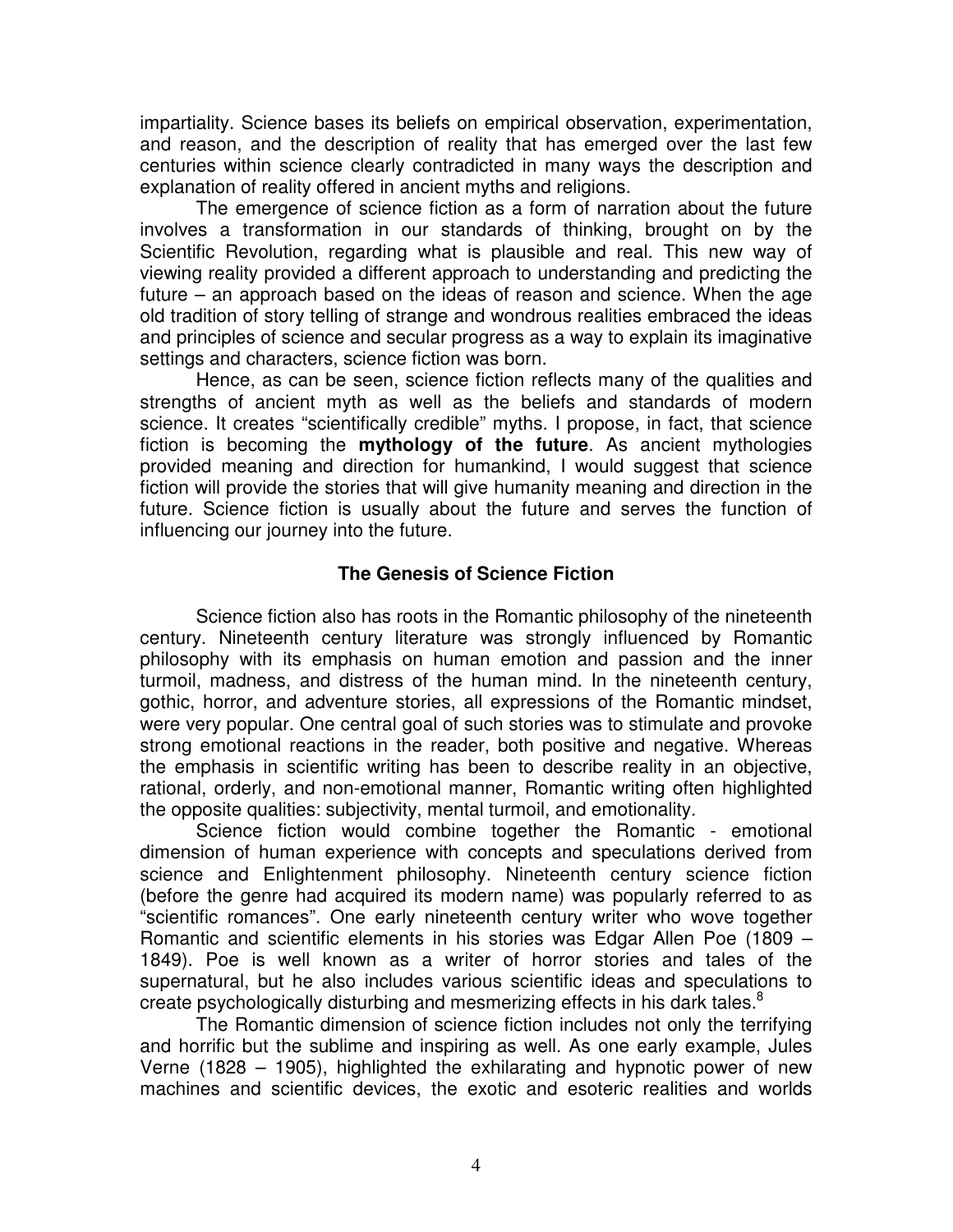uncovered or created through science and technology, the dramatic aweinspiring adventure into the unknown, the passion and excitement of exploration, and the existential and cosmic challenges of the future to the human soul.

Another key connection between science fiction and Romanticism pertains to the Romantic philosophical distrust, if not rejection, of the positive and progressive promises of science, technology, and modernity. Though Clute argues that futurist science fiction emerged when the hopes and predictions of secular progress were incorporated into popular story telling, stories within science fiction often have taken the opposite position. Science, secular progress, and the growth of technology may lead to our ruin. The classic case of this negative view of modern science and technology is *Frankenstein* by Mary Shelley (1797 – 1851). Although during the nineteenth century there was great optimism about the future, perhaps the earliest example of a science fiction novel, Mary Shelley's *Frankenstein, or the Modern Prometheus* (1818), foretold of the potential dangers of science and technology.

*Frankenstein* though is fundamentally an introspective nightmare, as much a critique on human nature, as on science and technology. <sup>9</sup> One could say that it was the egomania of Victor Frankenstein, coupled with his heartless abandonment of the creature, that is the real cause of the misery, tragedy, and suffering described in the novel. Shelley, in fact, does not discuss in any detail the technology of creating life or the potential problems of accelerating technology. Rather, she focuses on Frankenstein the man, and the haunting thoughts and feelings that literally destroy him as the novel progresses.

Still, in spite of the introspective quality of the story, due to its popularization in the movies in coming years, the story of Frankenstein has been strongly associated with the potential dangers of technology, especially if it is used to serve the human aspiration to play God. Whether it is technology, as such, or the human desire to gain power over reality through technology, Romantic philosophy saw problems and potential tragedy in putting too much faith and hope in science and technology.

The science fiction writer Brian Aldiss identifies *Frankenstein* as "*the* modern theme" for it not only addresses the dual nature of humanity, of being but an animal (an ape) yet God-like in power to understand and create; it also addresses the double-edged sword of humankind's superior powers. According to Aldiss, the power to create brings both "success and misery". Progress, technological and scientific, is a double-edged sword, and *Frankenstein* focuses upon the potential negative consequences of humanity's increasing power over nature and the world. Aldiss, in fact, sees *Frankenstein* as a "new myth" – a modern myth for our times. Through science and technology humanity is becoming God-like with the power to create, yet do we have the maturity and foresight to use this power wisely? With science having replaced God, humankind is empowered to remake the world. But Victor Frankenstein is a poor God, a fearful God, for he recoils from his own creation, and dies a lonely death haunted by the reality of what he has brought upon the world.<sup>10</sup> Thus, the first new myth created in science fiction is tragic and apprehensive over the future.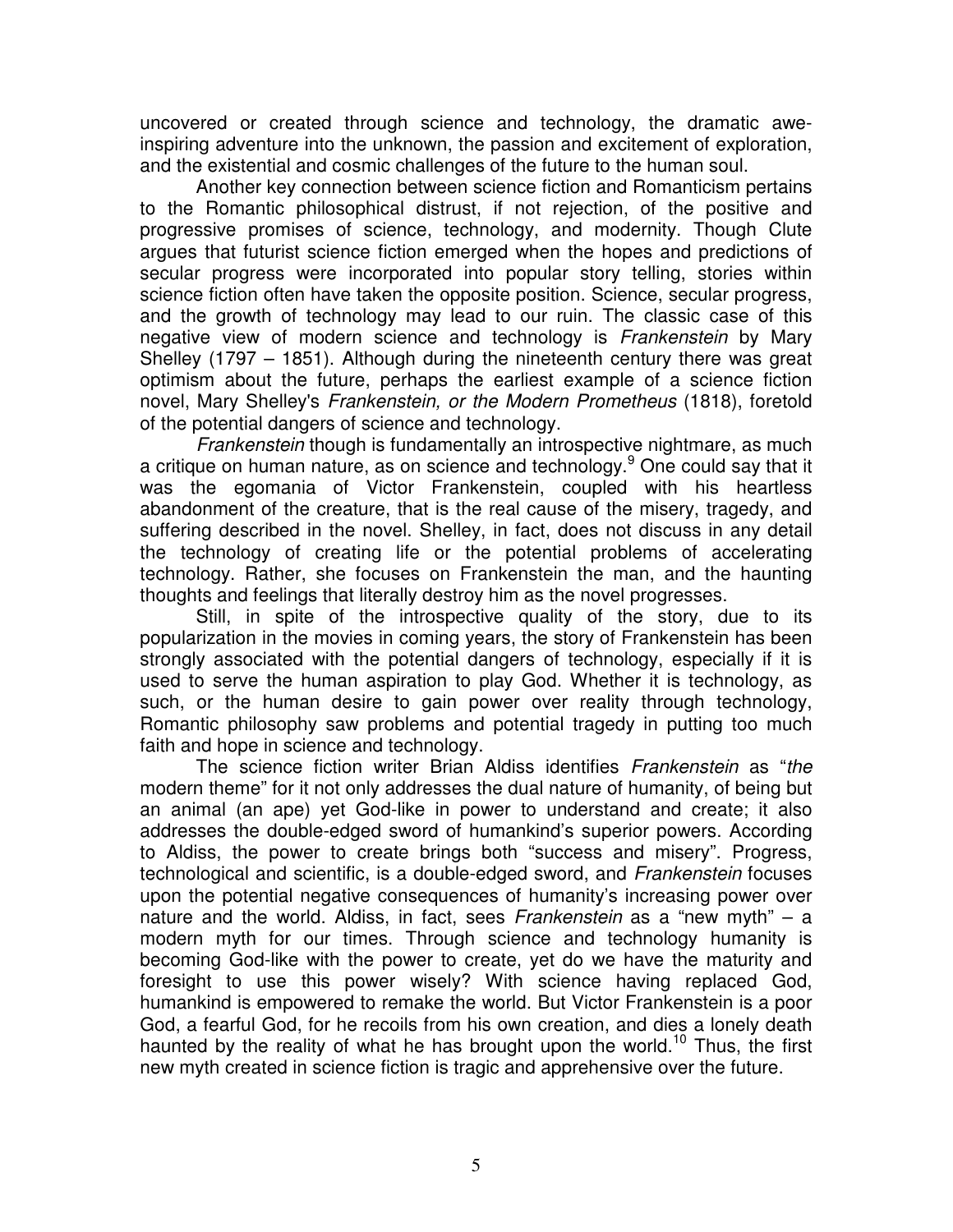Yet throughout the nineteenth century there were also many positive stories about the promises of technology, secular progress, and the wondrous world of tomorrow.<sup>11</sup> Utopian projections of ideal future human societies proliferated in the Age of Enlightenment and continued into the nineteenth century, including such famous books as Samuel Butler's *Erewhon* (1872) and Edward Bellamy's *Looking Backward* (1888). <sup>12</sup> During the years from 1888 to 1900, according to Laura Lee, 150 novels were written that were hypothetically set in the year 2000.<sup>13</sup>

Hence, from its beginnings, science fiction includes stories that are positive and uplifting, as well as dark and frightening. Science fiction inherits from the nineteenth century a fundamental ambivalence regarding the promises of science and technology and the future in general. Change is both exciting and frightening. Science fiction begins with this insight – that tomorrow holds possibilities of both great progress and good, as well as great disaster and evil. Science fiction, from its inception, combines both the optimism of science and reason associated with the Enlightenment and the apprehensions of hi-tech modernity and fear of change associated with Romanticism. The unknown and the mysterious can provoke both awe, hope, and wonder, or anxiety, fear, and terror.

The double-edged sword of science fiction can definitely be seen in the two writers who really popularized the genre at the end of the nineteenth century. Science fiction first made a big impact on popular culture in the works of Jules Verne (1828-1905) and H. G. Wells (1866-1946).

Jules Verne is well known for his scientific and technological predictions and his great sense of adventure into the unknown.<sup>14</sup> The future worlds of Jules Verne told of times of discovery and human advancement, with a strong emphasis on the positive powers of science and technology. Verne was an avid reader of contemporary science and technology and offered various predictions about future science and technology throughout his stories. Generally, Verne's novels reinforced the idealism of secular progress via the advances of science and technology and the triumph of the human spirit. Things often went wrong in his story lines (providing the necessary drama), but the courage, intelligence, and ingenuity of his characters, coupled with advanced technology and science, usually overcame whatever obstacles were encountered.<sup>15</sup>

Yet, there is a lesser known "dark side" to Verne's writings. He was not an unequivocal optimist about the future, but his more pessimistic writings did not so easily get to print since they conflicted with the progressive temper of the times.<sup>16</sup> Especially toward the later years of his life, he began to seriously doubt whether secular and technological progress would lead to a better world, and whether humanity had the capacity or inclination to create a better society.

The future clearly becomes complex and multi-faceted and both hopeful and unsettling in the work of H. G. Wells. For Wells, the future becomes a topic of intense and sustained speculation and study. As he remarked "I am extravagantly obsessed by the thing that might be, and impatient with the present."<sup>17</sup> Wells wrote an immense number of both narrative fiction and nonfictional essays and books on the future.<sup>18</sup>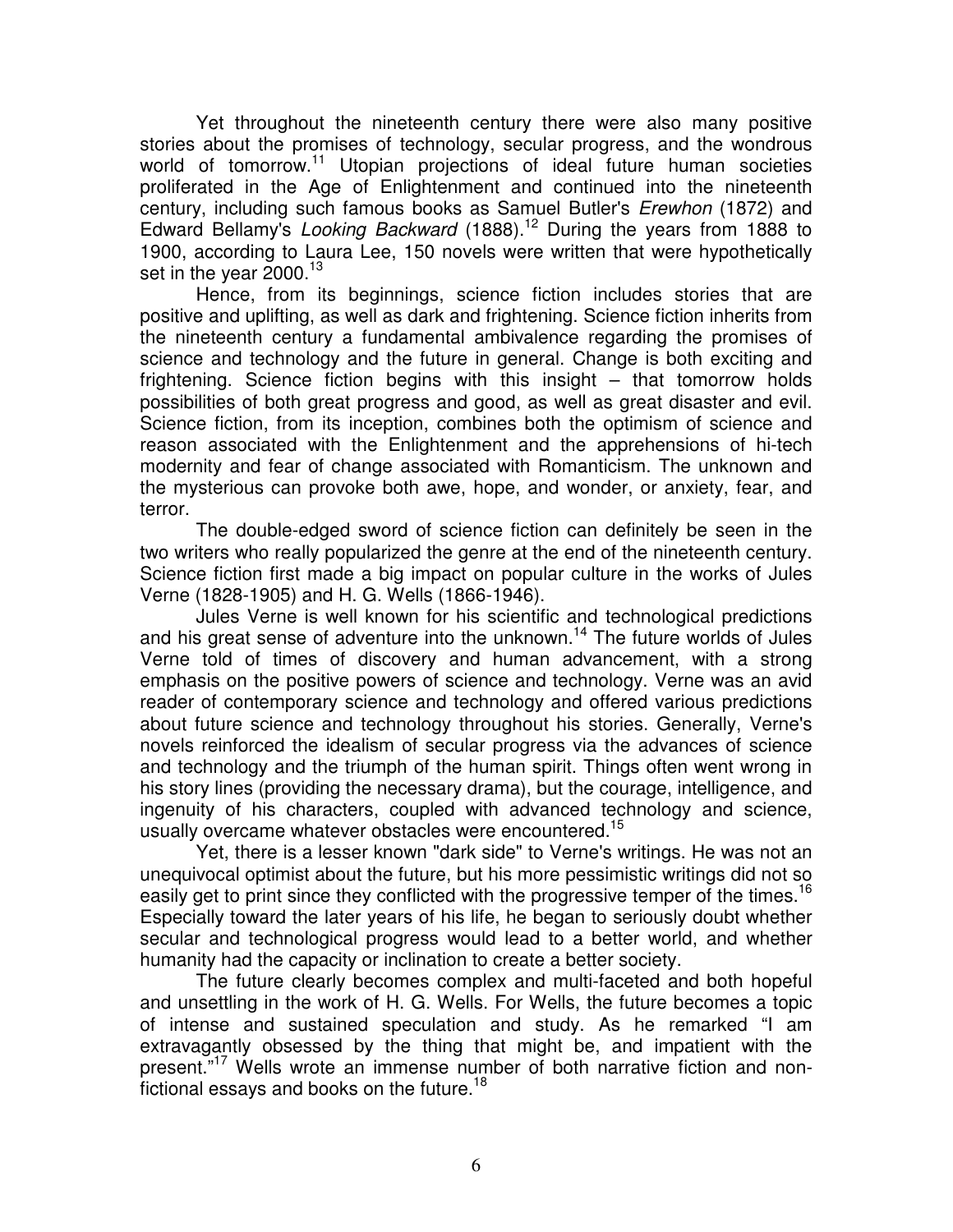Herbert George Wells is generally considered the father of modern science fiction. The science fiction writer Thomas Disch identifies Wells as the greatest of all science fiction writers.<sup>19</sup> Wells created in story form a multifarious and expansive set of images of possible futures. We encounter alien minds and civilizations, "future histories" of the world and humanity extending millions of years outward, biologically engineered life forms and humans, invisible humans, great future war machines and aircraft, atomic weapons, and both the fall and rise of human civilizations. 20

Less well known to popular audiences, are Wells' extensive series of philosophical and sociological books and essays on the future. Wells was not only interested in speculating about the possibilities of the future; he was also very concerned with actually influencing the future of mankind. He wrote about his concerns regarding the human condition and presented numerous proposals for how to improve human society. Wells believed that the future could be both predicted as well as directed toward desirable ends, and consequently he is often seen as the father of modern future studies as well as science fiction. $^{21}$ 

Wells clearly made numerous specific predictions about the future; sometimes his predictions were mistaken, but often he accurately anticipated the "shape of things to come". He predicted the atomic bomb and the use of nuclear energy, armored tanks, aerial warfare, worldwide television broadcasting, and cinematic pornography. He foresaw intercontinental ballistic missiles and the rise of a global society run by multinational corporations. He envisioned large mechanized agricultural farms, genetic engineering, and highly overpopulated mega-cities. He foresaw both World Wars long before either began. Wells envisioned the emergence of a World Brain and World Encyclopedia that in some ways anticipates the recent development of the Internet.<sup>22</sup>

Central to Wells' thinking on the future was his evolutionary and panoramic view of history and time. Wells saw all of nature as transformational, rather than static and unchanging. History involves change. Further he saw time as directional, rather than cyclic, filled with creativity and novelty. Wells took a global, if not a cosmic, view of history, looking for general trends across the vast expanse of time from the dawn of creation to the far distant future. Wells was intensely interested in both history and the future and connected the two together; as the Wells biographer Warren Wagar states, Wells "traversed time".

Wells' comprehensive vision of the past and the future was conceptualized in evolutionary terms. Time is evolution. In particular, evolution provided for Wells a scientific story and explanation of the ongoing saga of humankind. From early in his career, Wells wrote articles and eventually books, both fiction and nonfiction, concerning the evolution of humanity, both pertaining to the past and to the potential future of our species. According to Disch, in his science fiction, Wells provided a new evolutionary mythology and narrative of human history and the future.<sup>23</sup> Evolution as a creation of modern science provided Wells with a general scheme for telling the story of humanity. Wells frequently captures the transformational tension and struggles of humanity in his fictional stories. On the one hand we are grounded in our animal ancestry - on the other hand we aspire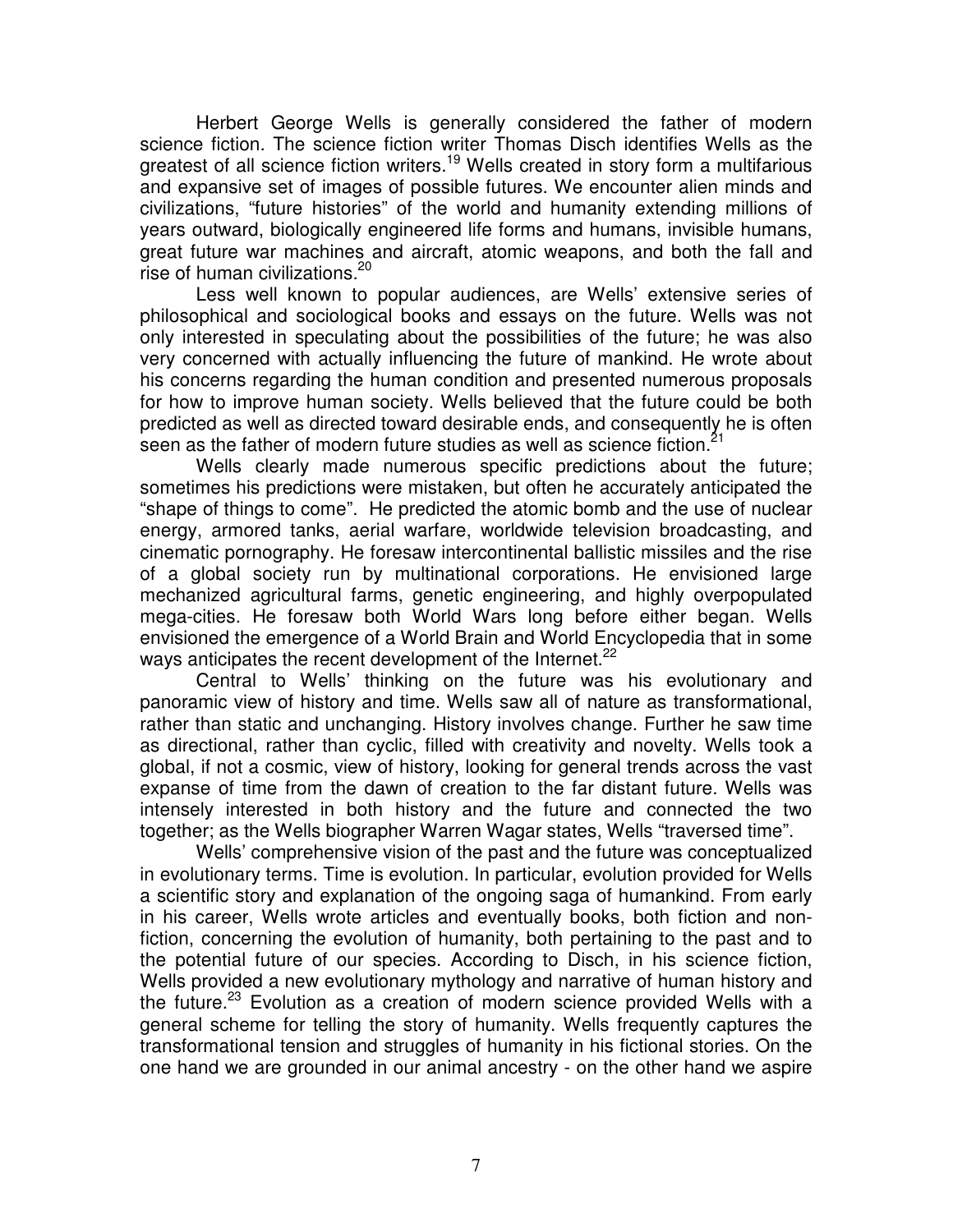to the heavens and the stars above. We are a creature in evolutionary transition, moving forward yet grounded in the past.<sup>24</sup>

Because Wells saw the future in evolutionary terms he saw the possibility for unending human progress but also the potential for disaster, if not total extinction.<sup>25</sup> The future of humanity was uncertain for within an evolutionary framework there is no purpose or *telos* to nature, and humanity is not some special creation by God, but just one among many species in the ongoing struggle for survival. There is no guarantee that humanity will adapt and flourish into the future. Hence Wells created both utopian visions of the future, where humankind uses reason, science, and humanitarian ethics to guide its future, and nightmarish, troubling, and dystopian visions where negative and self-destructive trends dominate in our future history. Given the uncertainty of the evolutionary saga, the future of humanity is a double-edged sword – of both hope and fear.

In Wells' evolutionary perspective we see an important new archetypal theme that would influence much of future science fiction. The world is no longer a creation of gods; it is an evolutionary process involving the possibilities of both unending advancement and total extinction. Just as the double-edged sword of science and technology provided a new motif for myth-making, the naturalistic, cosmic, and scientifically informed theme of evolution provided another new framework in which to create stories about the future.

The earliest and most famous of Wells' science fiction novels running from *The Time Machine* through *When the Sleeper Awakes* and *The First Men on the Moon* tend to be dystopian, frightening, and horrific. Many of these novels can be interpreted as warnings; if we don't change our society and our present ways of thinking and behaving we are in for trouble. *The Time Machine* envisions a future world in which humanity – presumably the capitalists and workers of present day – have evolved and divided into two separate species – the Eloi and the Morlocks. The Morlocks do all the industrial work in the dark underground and feed on the Eloi who live a childlike and frivolous existence in a garden paradise maintained by the Morlocks. *The Island of Dr. Moreau* warns against the potential dangers of biotechnology and suggests that the animal – the beast – still lives within us in spite of our elevated and civilized aspirations. *The War of the Worlds*, according to some critics, an allegory on the ruthless imperialism of the West, tells the quintessential story of alien invasion, of mental evolution freed of emotionality, of the weakness of humankind in the face of greater powers in the universe, and ultimately, the capriciousness and ironies of survival in the world of tomorrow. *When the Sleeper Awakes* foretells a future world ruled by rich capitalists, where workers are suppressed and controlled through behavioral technology, and robbed of their freedom. *When the Sleeper Awakes* anticipates many of the most famous dystopian stories of the twentieth century, including *Metropolis*, *Brave New World*, and *1984*. 26

Yet beginning in 1902, first with the publication of two non-fictional books, *Anticipations* and *The Discovery of the Future*, Wells begins in earnest to argue for his progressive and utopian ideals about the future. Science fiction utopian novels would follow in the years ahead, including *The Food of the Gods*, *A Modern Utopia*, *The World Set Free*, *Men Like Gods*, and his most famous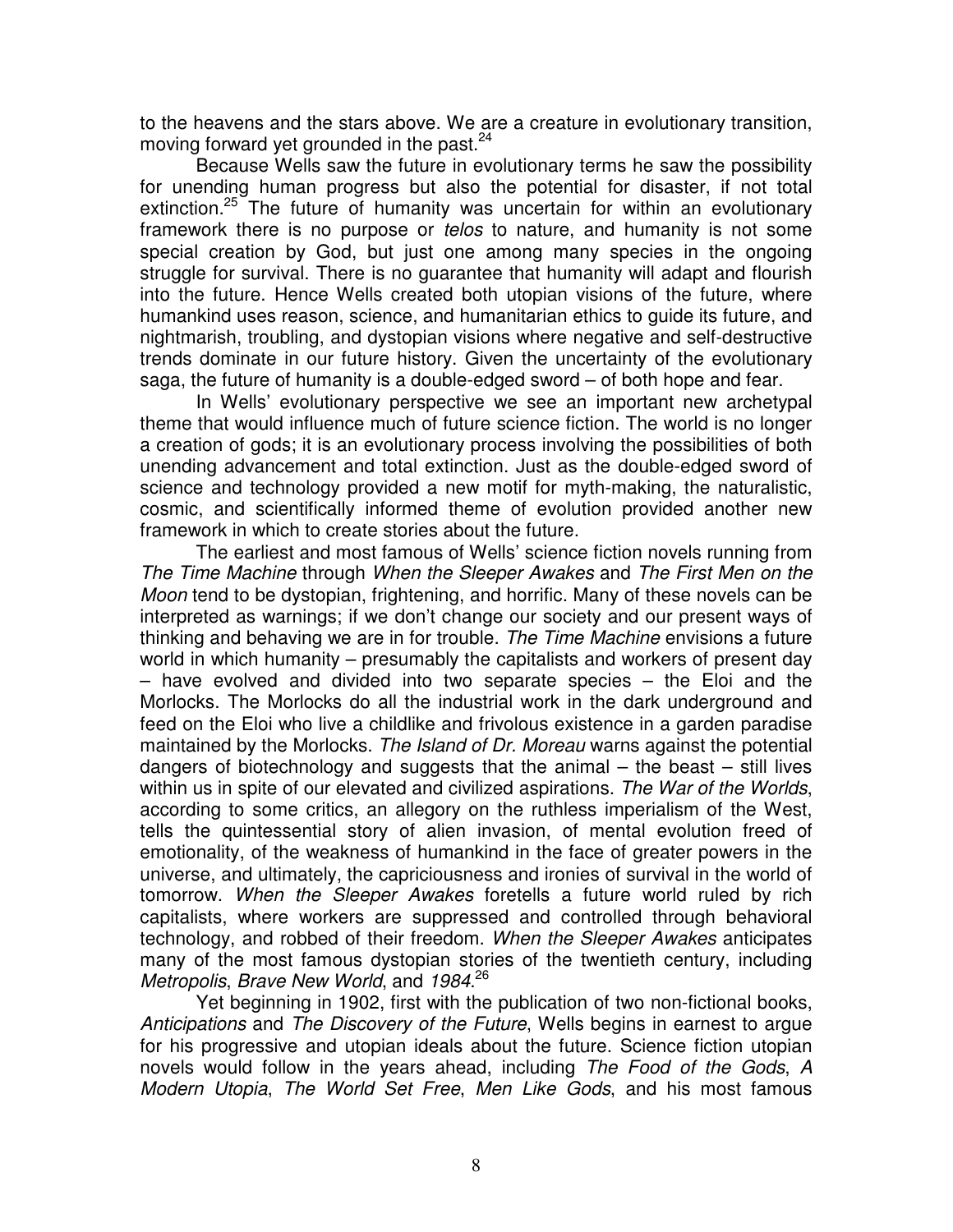utopian novel, *The Shape of Things to Come*. Wells' basic argument through all these utopian books, fictional and non-fictional, is that humanity's aggressive, self-centered, and power-hungry mentality will doom us to self-destruction, and a global and humanitarian culture, informed by reason and science, needs to rise up and gain control of the world if we are to survive and flourish. $27$ 

The utopian novels of Wells usually took the form of narrative histories, tracing first the collapse of contemporary civilization and second the rise of a new world state. These "future histories" of humanity, written in dramatic form, anticipated many later science fiction "future histories", such as those by Asimov and Heinlein, where the future is told as a story extending outward through a series of challenges, defeats, and triumphs. Wells did not see progress as a peaceful steady movement forward, but rather as involving conflict, revolution, destruction, and rebirth out of the ashes. The struggle into the future entailed an ongoing tension and conflict between the forces of the past and the forces of the future, between our more primitive tribal mentality and a more progressive ethical mentality.<sup>28</sup> The future is best seen as a dramatic story or series of stories.

Although war may be inevitable in the near future and perhaps necessary for the birth of a new world civilization, Wells also articulated in considerable detail many ideals, principles, and features of a positive and more ethical future. He even foresaw the possibility that humanity would evolve and transcend itself, achieving a higher level of universal consciousness, God-like in nature.<sup>29</sup>

For Wells, the history of humanity is a great drama, a story of the oppositional forces of our primitive and animal ancestry and our forward-looking rational and ethical mentality. All his life, Wells wrestled with the conflicting forces of despair and hope: Would humanity rise above the barbarity of the past or were we doomed? This dynamical tension in all of its manifestations is the underlying essence of our nature. We are a story unfolding with an uncertain resolution. We have arisen out of the "tooth and claw" struggle for survival in the natural world and now we face our greatest challenge – to somehow transcend our beginnings, while at the same time acknowledging and understanding our origins, and create a new world using our evolved powers of reason and morality.

According to Clute, early twentieth century science fiction was predominantly optimistic about the future. Clute refers to the first decade of twentieth century science fiction as "A Glowing Future." Progress was presumably speeding up and there was great hope that humanity, civilization, and technology would continue to improve. There were many upbeat space adventures and positive heroes imagined in science fiction. Yet during this period there were also many future war novels.<sup>30</sup> In the decade before the First World War, apprehensions of an impending world conflict were clearly in people's mind.

Clute believes that early science fiction stories describing future wars were written as warnings of possible disasters. They weren't intended to predict, but rather to show the undesirable consequences of political policies and potential applications of new technologies. The "warning scenario" is a common theme within futurist thinking, both in science fiction and non-fictional books on the future. *Frankenstein* and *The Island of Dr. Moreau* can be viewed as warnings regarding the unbridled use of biotechnology to serve the vain aspirations of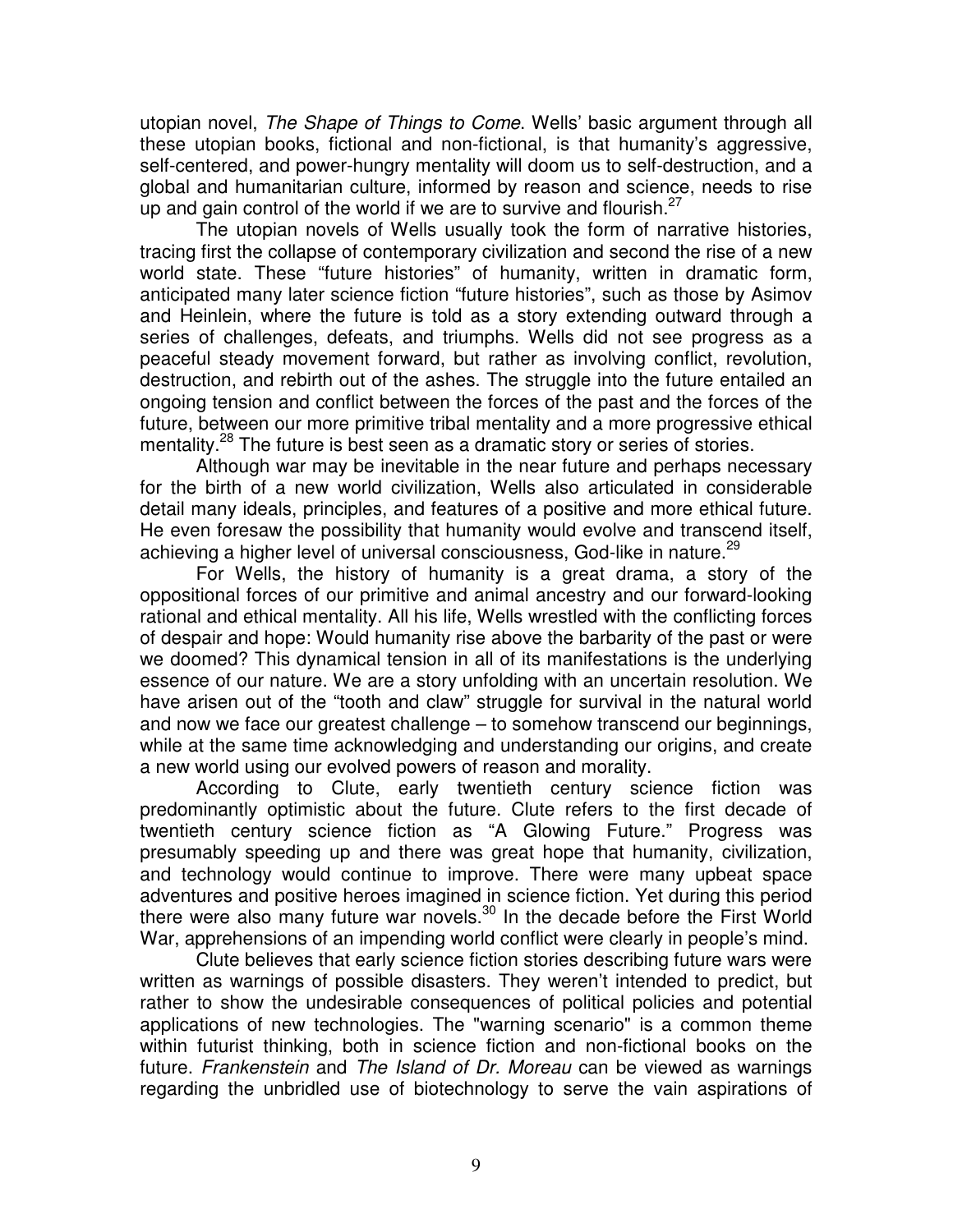power obsessed scientists. The logic of such warning scenarios is if we keep doing what we are doing things will get worse, hence we should change what we are doing. The futurist Wendell Bell refers to such predictions as "**presumptively true**." <sup>31</sup> Hopefully the warning will change human behavior and the predicted negative effects will not occur. Such dark images are supposed to raise our consciousness and provoke corrective action. As J. T. Fraser puts it, "…nightmares are dreams whose usefulness is to keep us on our toes."

Like Clute, the contemporary science fiction writer Frederick Pohl also argues that science fiction does not attempt to predict the future.<sup>32</sup> Of course, as a form of literature, science fiction is intended to entertain and stimulate the imagination and to move the heart. Yet contrary to Clute and Pohl, even if the purpose of a story is no more than to warn of possible consequences of present trends, this activity has a predictive aspect. Again, the logic of a warning is "If we continue to do X, then Y will follow." This is a conditional predictive statement.

Science fiction creates characters and events that are imaginary and not literally true. Clearly, if one is writing a story about the future, then the events portrayed are hypothetical rather than real. Still, although futurist science fiction is imaginary, many of the great science fiction writers, such as Jules Verne, H. G. Wells, and Arthur C. Clarke, created future worlds involving a variety of intentional predictions about the future. Science fiction often attempts to create plausible futurist scenarios and extrapolations on present trends. At the very least it gets the reader thinking about the various possibilities of tomorrow and it has actually inspired outside of the genre a host of predictions and goals for the future. It has even provoked the real-world creation of technologies and hypothetical realities envisioned in its stories. Science fiction may accurately predict the future by creating the future that it is imaginatively predicting.

Another useful way to see the predictive dimension of science fiction is to view science fiction stories as narrative "**thought experiments**." Some hypothetical state of affairs is imagined, for example, cities in the future, contact with alien intelligence, or a world wide catastrophe, and a story is told exploring the possible effects or repercussions of the imagined scenario. Or the thought experiment can simply be, given the present conditions in the world, what hypothetical consequences will emerge over time. Thought experiments are a common practice in science – often as a prelude to doing an experiment. In science fiction the consequences of a state of affairs are conceptualized in the form of a story, rather than a set of measurable controlled variables as in a scientific experiment. Science fiction stories allow us to think through the possible consequences of different imagined futures or the possible future effects of present trends and developments.

Hence, although science fiction is fiction rather than fact, futuristic science fiction predicts, extrapolates, and imagines in story form possible future developments in our world, as well as in the universe at large. Acknowledging that many of the predictions contained in science fiction stories have turned out to be mistaken, the bottom line is that science fiction, based on extrapolations of present trends, has made numerous relatively accurate predictions about the future and does realistically consider the possibilities of the future. Even if its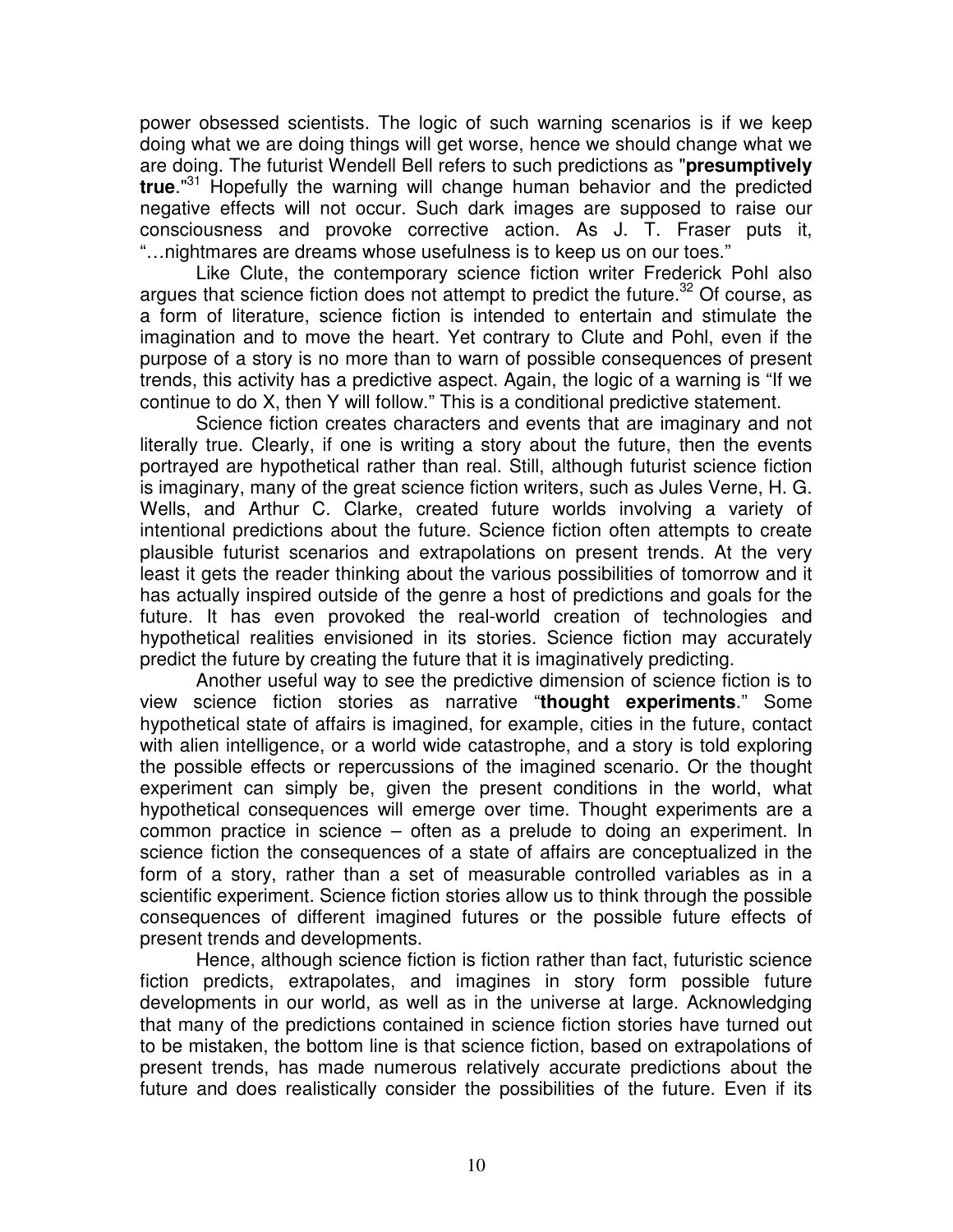stories take the form of "presumptively true" warning scenarios, with the clear purpose of stimulating people into action to prevent the events portrayed in the story, a conditional prediction is still being made.

The second decade of the twentieth century witnessed a time of great escapism in science fiction from the ongoing horror of the First World War. Through the writings of Edgar Rice Burroughs (1875 – 1950) one could escape to an alien world, or the primitive jungle, or a land populated with cave men and dinosaurs. Also during this period many stories were written about aerial empires, consisting of huge spaceships or floating cities in the sky. The reader could escape to some imagined perfect world in the heavens above. The apocalypse, having been envisioned and now encountered, became a stimulus for escape into a presumed better tomorrow, or some strange other land. We thus encounter another dual dimension in science fiction. It can provide a way to see more clearly where we may be heading, or it may provide a way to run away from an unpleasant reality into some more pleasing and hopeful world.

Following World War I, the level of apprehension and ambivalence over the future continued to manifest itself in science fiction. In this period, numerous stories of futurist cities were written. Sometimes these future cities were vast and ultra-technological with mile high skyscrapers; other scenarios presented future cities as great ruins following some imagined worldwide catastrophe.

Of special note, one of the early great science fiction movies, *Metropolis* (1926), was produced, showing the technologically optimistic, but equally negative social and political side of a futuristic city. <sup>33</sup> *Metropolis* is a beautiful high-tech city above the surface, where the wealthy enjoy all the benefits of economic and technological progress, but below the surface, the workers, who maintain the city, toil in mechanical, depressive drudgery and monotony without any of the benefits enjoyed by the wealthy above. Perhaps science and industry will lead to great technological achievements but with disastrous social consequences. The darkness and the light are not an "either-or" but a "both-and."

In the 1920s robots become a highly visible presence in science fiction. The term "robot" comes from Karel Capek's play *R.U.R.* (Rossum's Universal Robots) (1924). A classic early example of a robot – in this case female - can be found in *Metropolis*. Though the term "robot" means indentured labor in Czech (Capek's native language), the fear from the beginning in science fiction stories was that robots – our own creation - would turn on us. In *Metropolis,* the female robot, under the control of a mad scientist and a heartless government official, is directed to lead the working class humans of the city to a self-destructive end.

The robot in science fiction is a symbolic synthesis of humanity and the machine – equally the human becoming machine-like, being assimilated by its technological creation, as well as the machine becoming human, embodying our worst qualities and characteristics. It personifies our fear of science and technology, as well as our fear of what we may become. In humanity's attempt to create life and sentience (and hence be like gods), our own creation may turn on us. We may destroy ourselves through our machines. Or worst, we may become machines. The robot is a concrete symbol of threatening technology, human corruption, and the quest for power. It is a classic archetype of science fiction.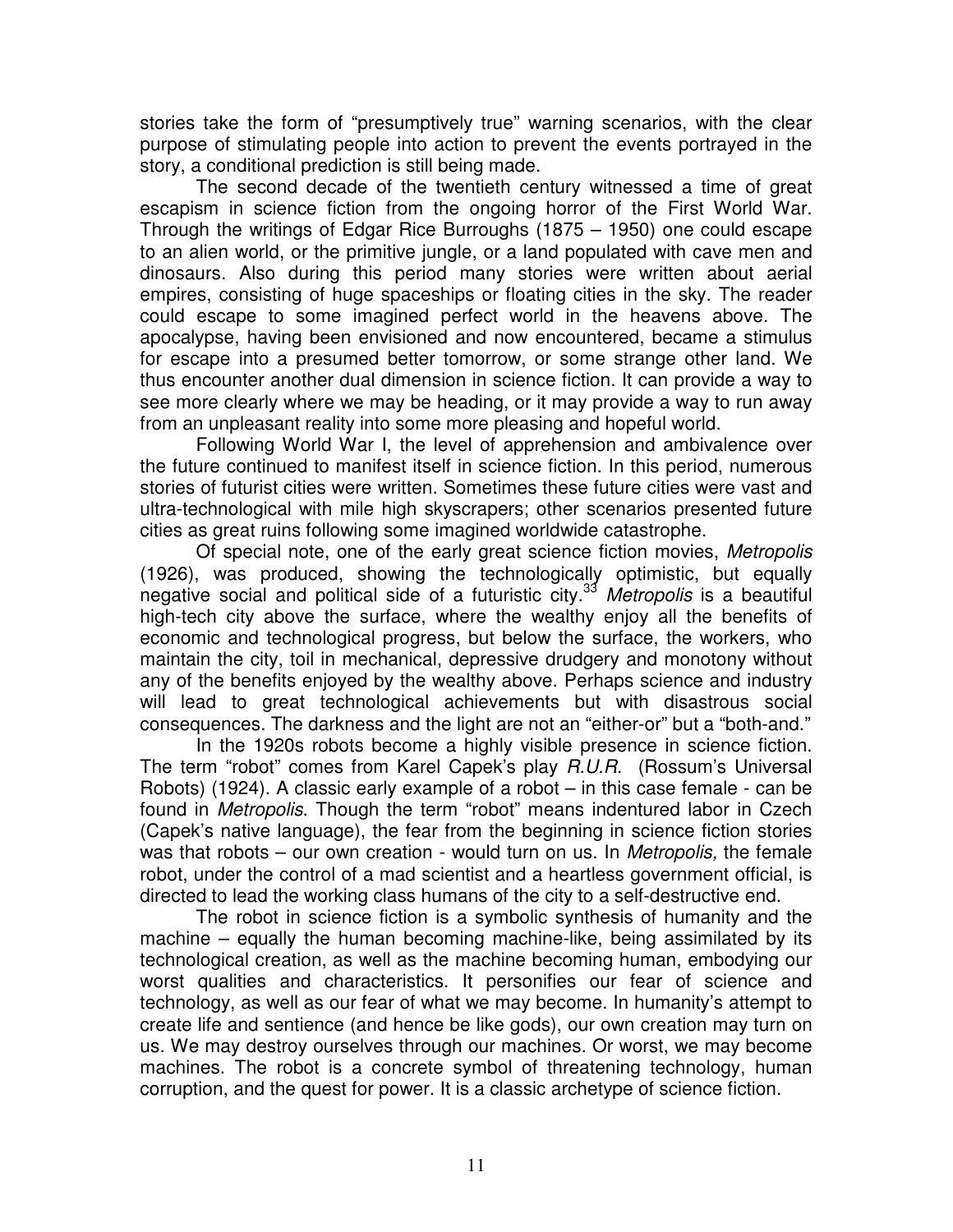### **Cosmology, Future History, and the Golden Age**

In the 1930s and 1940s science fiction flourished and vastly increased in popularity within popular culture. This period is frequently referred to as the "**Golden Age**" of science fiction. One type of science fiction story that blossomed in the Golden Age was the "**space opera**." Space operas are dramatic epics set in outer space, involving both adventure and danger, with great stellar ships, amazing technological weaponry, alien life forms and evil forces, and colossal space battles. Clute views early space operas as a form of high escapism, first from the Great Depression and then the growing threat of the Second World War. The space opera provided a vision of the future as a great adventure into the unknown yet with a continuation of war and conflict, now staged on a cosmic scale. It is a classic mythic form of science fiction.

During the Golden Age, E.E. ("Doc") Smith led the way in the development and popularization of the space opera. What is noteworthy about Smith's novels is their cosmic scope. In his two most memorable series, the *Skylark of Space* and *Lensmen* novels, the forces of good and evil battle across the galaxies over billions of years, beginning in the distant past and extending into the far future. In the *Lensmen* series Smith envisions immensely powerful alien life forms with highly advanced technological capabilities and incredible space armada. Humans are drawn into the cosmic saga, achieving heroic status in the fight of good against evil. Within rousing adventure stories, Smith expands our perspective on ourselves to the farthest reaches of space and time.<sup>34</sup>

"Doc" Smith may have taken the reader to the ends of the universe in gargantuan spaceships, but it is the British philosopher Olaf Stapledon (1886 – 1950), also writing in the 1930s, who is usually considered the most cosmic of all science fiction writers. Perhaps the most imaginative and intellectually powerful writer in the history of science fiction, Stapledon wrote only five science fiction novels. Stapledon approached science fiction as a philosopher, an historian of cosmic dimensions, and a metaphysician who pondered the deep questions of existence and the meaning and nature of reality. Although future technologies and space travel play a role in his stories, Stapledon explores all the varied possibilities of the future, humanistic and scientific. Stapledon's novels are concerned with the ultimate reaches of life, mind, civilization, and spirit.

Of particular note, Stapledon wrote two vast and inspiring epics of the future. The novel *Last and First Men* (1930) traces the complete history of humanity two billion years into the future. Humanity goes through various evolutionary transformations within this immense history – the novel chronicles the historical journey of 18 generations or types of humans into the future. Human civilizations rise and fall, we journey to and settle various planets in the solar system, we biologically and technologically enhance ourselves in varied ways, discover how to travel through time, and achieve great insight and understanding scientifically, spiritually, and philosophically. Yet, in the end,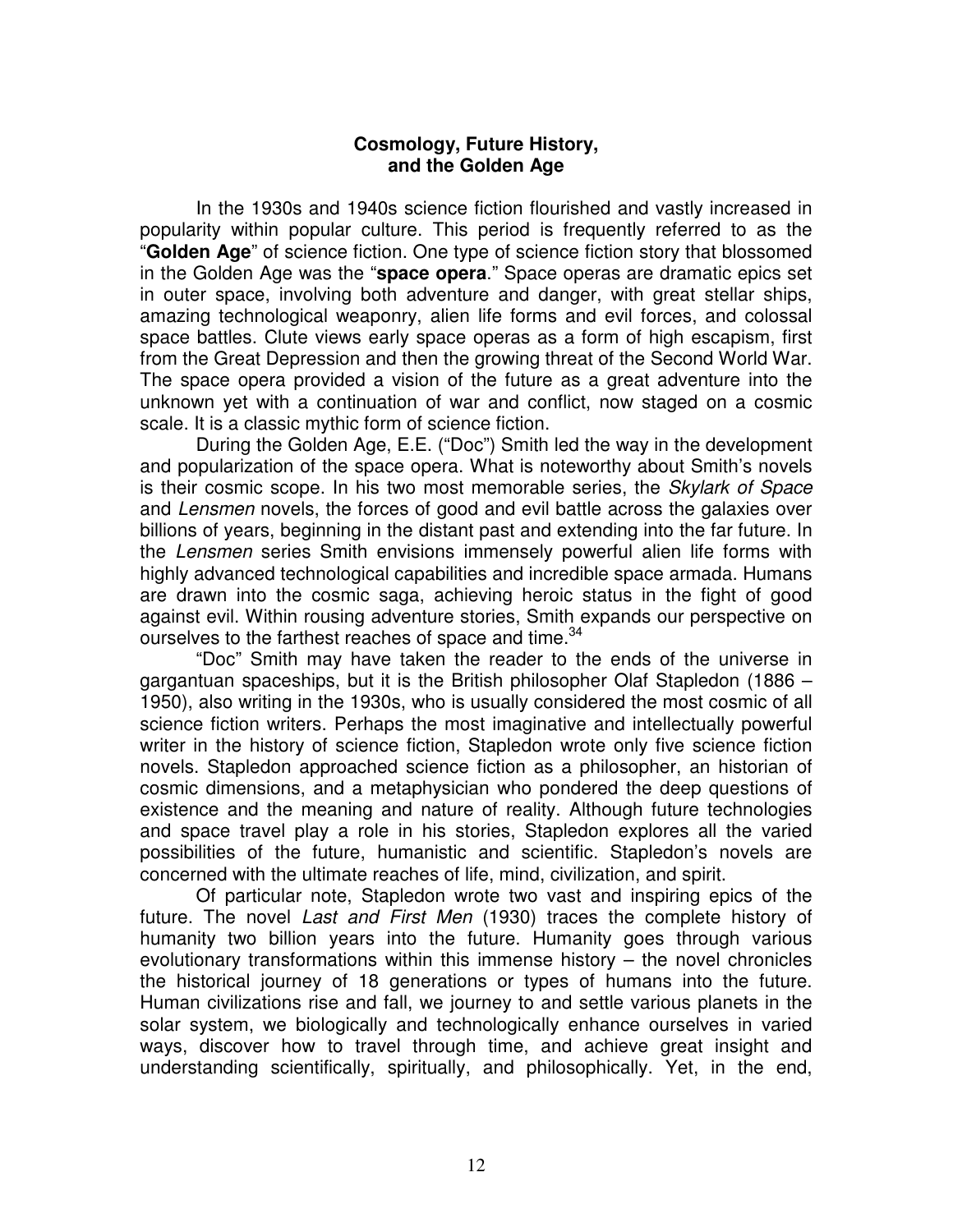humanity passes into extinction, a brief "music" and "brave theme" within the vast "music of the spheres" of the universe.<sup>35</sup>

The second novel, *Star Maker* (1937), unfolds on an even grander scale. Arthur C. Clarke describes *Star Maker* as "Probably the most powerful work of imagination ever written." *Star Maker* explores the idea that in the vast reaches of the distant future – tens of billions of years from now - the combined efforts of all intelligent life in the universe achieve contact with "The Star Maker," the creator of the universe. 36 In *Star Maker* Stapledon tells the story of the rise of galactic empires and galactic minds leading eventually to "cosmical mentality" and a "cosmical utopia". In the finale of this epochal tale, the universe itself is transcended as the "Star Maker" reveals an infinite array of created universes, from the most primitive to the "ultimate cosmos." We peer into the mind and the creations of God and are bedazzled and humbled. The story is a great cosmic myth of the absolute future.

Stapledon's writings epitomize the intellectual and philosophical adventure of the future set within a science fiction context. Stapledon thoughtfully considers the historical causes of events, the social and psychological changes that bring about the unfolding of the future, and the implications and consequences of such changes. His books read more like history and philosophy than fictional novels. Individual characters are "swept aside" as Stapledon discusses the great saga of events over millions and billions of years. There is a sense of wonder and awe as well as cosmic revelation within *Star Maker*. The images of the future engulf the reader – we are transported to the edge of infinity. Further, Stapledon writes with great profundity and speculative detail – pondering the meaning of existence and describing innumerable strange and alien realities along the way. Stapledon rivaled, if not exceeded, Wells in imaginative power, and he clearly demonstrated the sense in which the future is the ultimate adventure of the mind. $37$ 

Stapledon transcended the darkness and limitations of his times, by moving outward into a vast cosmic context – a cosmic context in both space and time. To borrow a phrase from the great seventeenth Century philosopher Baruch Spinoza, Stapledon examined humanity and the grand panorama of existence and intelligence "through the eyes of eternity". For Stapledon, the future of the cosmos is evolutionary and historical – it is a great saga of advance, decay, transformation, and ultimate revelation. The future is no longer just an arena of human affairs, but a great universal epic populated by innumerable alien minds and civilizations on a great quest of creation and discovery. Where was the entire scheme of things heading?

Although Stapledon in both *Last and First Men* and *Star Maker* describes the future from a vast panoramic perspective, recounting events, trends, and accomplishments across billions of years without much mention of individual characters - to use the expression of the historian David Christian, he writes a "big history" of the future - Stapledon does tell these stories from a personal point of view. In each novel, there is a central human character, who recounts the histories, and in the case of *Star Maker*, actually experiences the events. These tellers of the tales bring their personal feelings and thoughts to the story – they react to and ponder over the great saga of future history. This individualized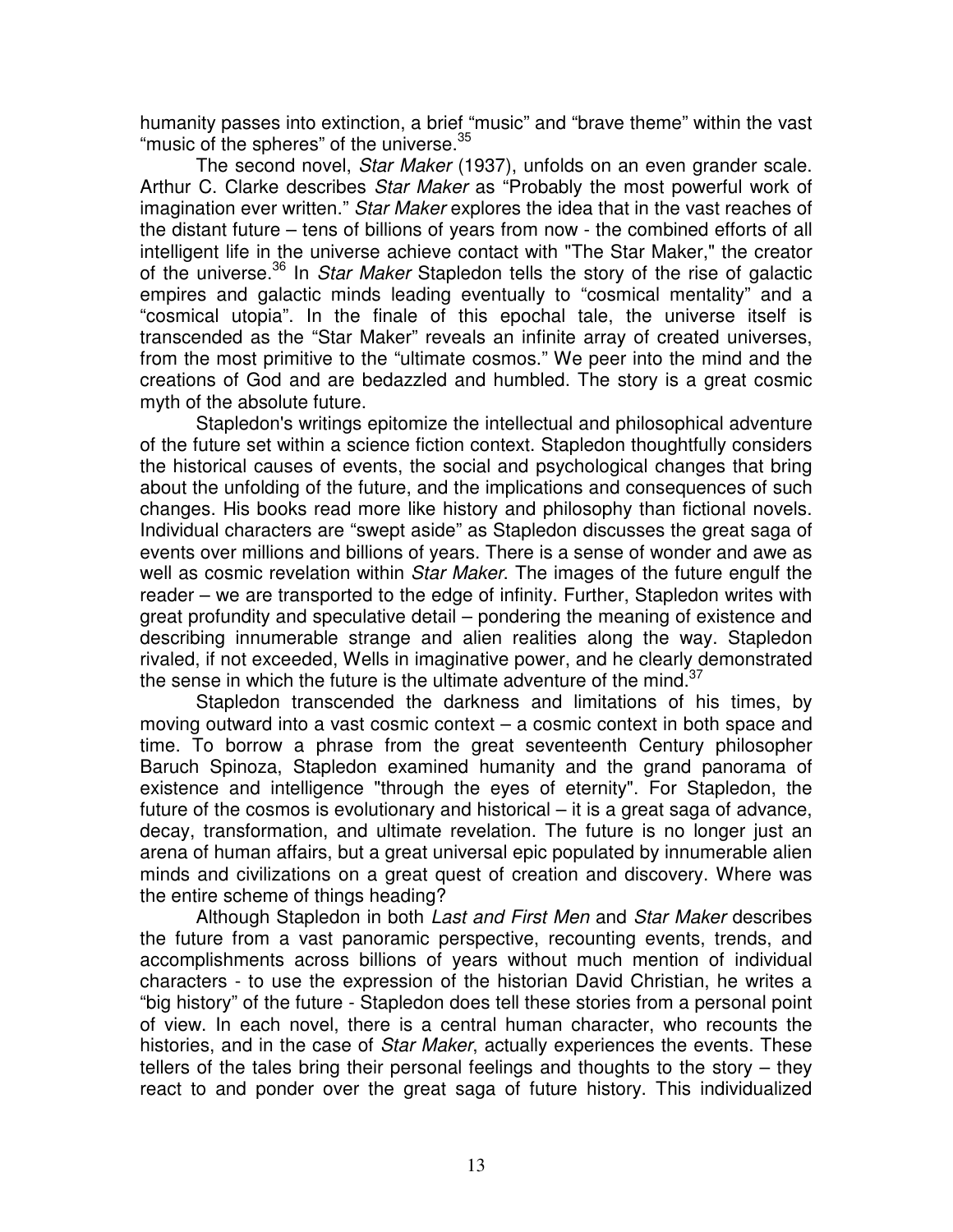perspective gives both novels a personal dimension. This personalization of a cosmic future achieved in a science fiction narrative is a unique strength of the genre. All of the future histories and epics of Wells, Smith, and Stapledon in different ways combine the personal and the cosmic. Science fiction stories address both the inner and outer dimensions of human reality – the macrocosmic and the microcosmic.

Wells, Smith, and Stapledon all take a cosmic perspective on the future. Can we accurately understand the future of humanity without seeing ourselves "through the eyes of eternity"? Modern science fiction often sets the saga of the future in a cosmic context, a perspective that reflects much earlier religious myths. Although ancient myths were limited in their visions of the universe, the attempt at least was made to describe the future of humanity within a cosmic context. The cosmic perspective reasserts itself within science fiction, now redefined and significantly expanded beyond traditional myth by science, evolution, and space technology. A scientifically informed vision of outer space now becomes the new cosmos. Yet as Stapledon and other great science fiction writers have realized, though the exploration of outer space clearly involves a technological and scientific dimension, it will involve the expansion and evolution of all facets of human civilization. All aspects of human existence need to be rethought as humankind moves outward into this new cosmic environment. The exploration of outer space, a central theme in science fiction, provides a cosmic setting for all aspects of the future evolution of humanity.

Turning from the cosmic to earthbound concerns about the future, two of the most famous futurist novels written during the 1930s and 1940s explored with great narrative power the darker sides of technologically advanced highly controlled human societies in the future. These two dystopian novels of the future are Aldous Huxley's *Brave New World* (1932) 38 and George Orwell's *1984* (1949).<sup>39</sup> The novels depicted future worlds where individuality had been squashed through pharmacological stupefaction in *Brave New World* and social – psychological control in *1984*. The novels were written as warnings regarding possible negative consequences of social and political developments in the world. They were also seen as indictments of contemporary modern Western society. <sup>40</sup> *Brave New World* and *1984* captured and amplified many of the fears and apprehensions of the modern world.

In both *Brave New World* and *1984* it is our freedom and individuality - two of the central guiding ideals of the Age of Enlightenment - that are lost. But the primary cause of this loss is not advancing science and technology. Rather it is human nature itself and its social-political institutions that undermine and destroy freedom and individuality.

In *1984*, "Big Brother" – the personified omnipresent eye of the government – watches over all its citizens, demanding total obedience, devotion, and conformity. Truth is destroyed through the continued rewriting of history and psychological conditioning. Orwell's apprehensions over the rise of totalitarianism in his time are transformed into a dark nightmare in which the human spirit has been killed and paranoia reigns over everyone. The government controls its citizen's minds – their very beliefs of what is true and what is right – and through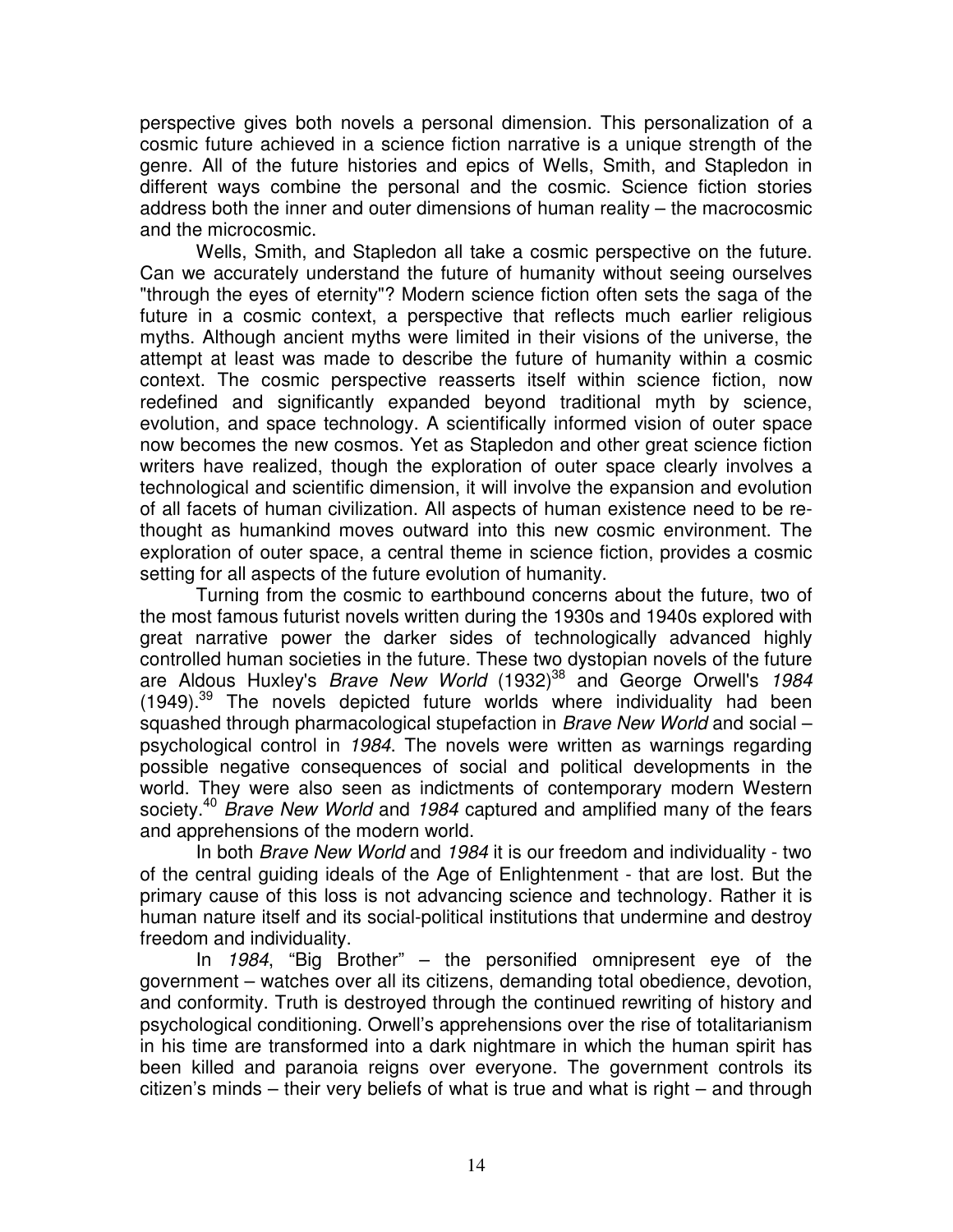constant warfare and incessant propaganda creates an oppressive and sinister mindset in the population.

In *Brave New World*, future humanity is reduced to pleasure-addicted empty souls. Peace, stability, and happiness are achieved through the sacrifice of all creativity, curiosity, and discontent. People do not read, not because books are forbidden, but because no one wants to read anymore. Science, art, and religion have been eliminated through drugs ("soma") that make almost everyone as happy and frivolous as an innocent child.<sup>41</sup>

Orwell worried over the growing oppressive control of totalitarianism in the name of absolute social order; Huxley was concerned with the shallow human desire for individual pleasure. In *Brave New World* there is no pain; in *1984* there is no pleasure. Both fictional worlds are stagnate; ultimate order is achieved at the price of any real growth or change.

Whereas the great space operas of "Doc" Smith and the evolutionary sagas of Olaf Stapledon carry the human spirit to cosmic heights, the dystopias of Huxley and Orwell bring us back down to earth and the weaknesses and evils of the human soul. Such is the range of science fiction, metaphysically and ethically, from the shadows on Plato's cave and the desires of the Freudian id to the brilliance of the light of eternity.

Both *Brave New World* and *1984* might not be considered true science fiction since the primary focus of both novels is social criticism and warning regarding political and psychological trends set in the context of the future. Yet, science fiction evolved as the twentieth century unfolded. As was the case with *1984* and *Brave New World*, as well as with much of what was being written in the 1930s and 1940s and thereafter, the label of "science fiction" was too limiting for what was being written within the genre.

The name "science fiction" derives from the term "scientifiction", coined by Hugo Gernsback. Gernsback used the term to describe the type of stories he published as founding editor in his pulp magazine *Amazing Stories* beginning in 1926. Gernsback was highly enthusiastic about the potential wonders and benefits of future technology. *Amazing Stories* showcased how science and technology could transform the world into a "technological utopia".<sup>42</sup> But science fiction went beyond science and technology to include all aspects and dimensions of human reality in the future, including society, politics, and psychology. Science fiction became all-enveloping futurist narrative.

# **Evolution, Space, Time, and War**

Among the many stories that were written in the 1950s about nuclear war and its possible consequences, the most famous was Walter Miller's award winning *A Canticle for Leibowitz*, considered by many the greatest science fiction novel of all time. The novel examines the aftermath of an atomic apocalypse in the context of religious, philosophical, and spiritual themes. 43 In *A Canticle for Leibowitz*, a Third World War occurs which destroys modern civilization and propels humanity back to a much more primitive level of technology and social organization. Over the millennia though humankind again "advances upward" to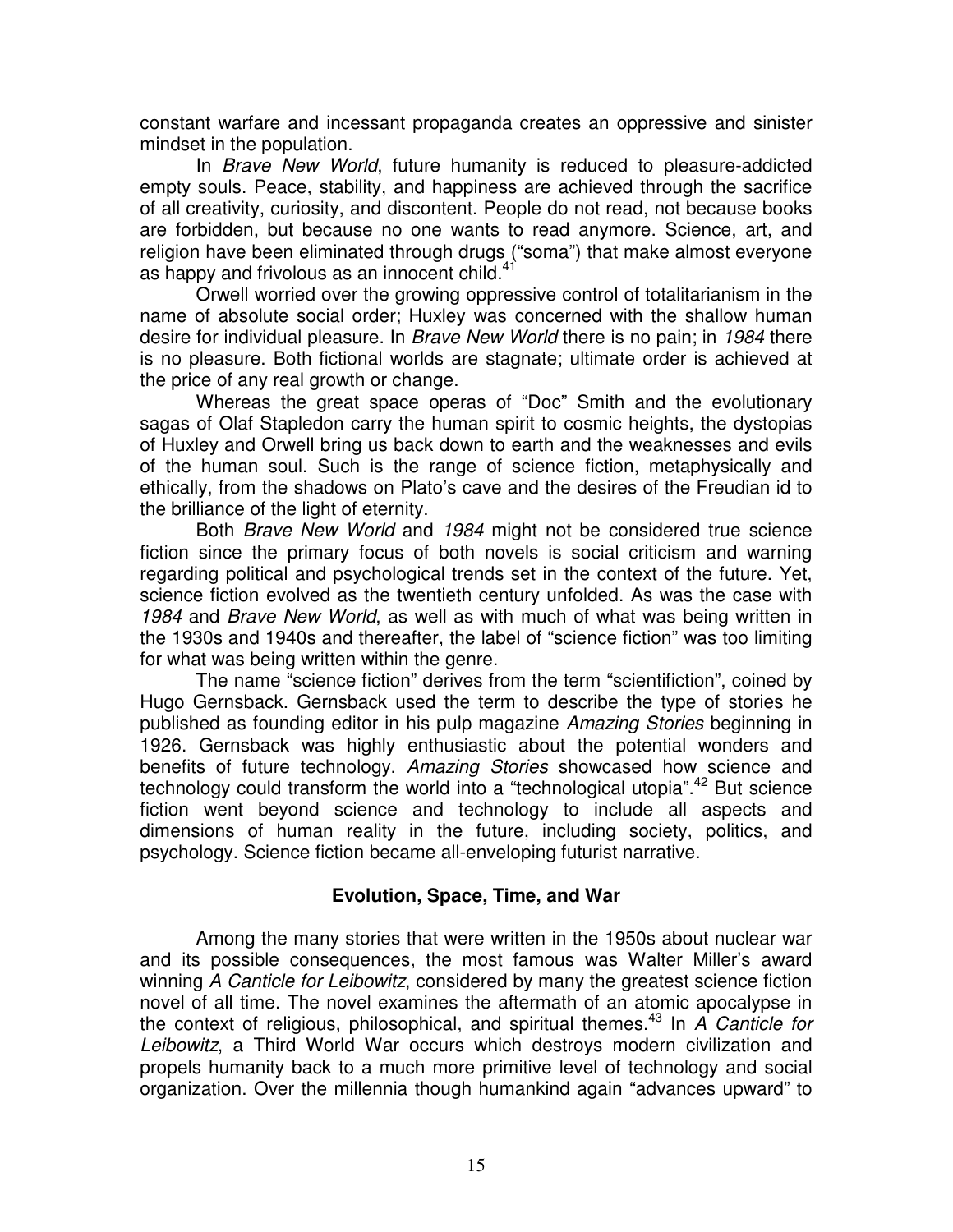nuclear technology and weaponry and starts a whole new world war, blowing civilization to smithereens for a second time. Abandoning hope that the earth will ever achieve a peaceful and moral civilization, some humans escape the earth in a spaceship. Perhaps the earth is doomed. Progress can not prevail and knowledge can not sustain us. The only answer is to abandon ship and leave.

A more drastic type of new beginning is envisioned in Clifford Simak's highly imaginative and deeply moving novel *City*, published in the early 1950's. 44 In his forward to the novel Simak describes his disillusionment with humanity in the 1940's, a humanity that in its "madness for power, would stop at nothing," and how he first started writing *City* as an escape from the "horror" around him. In *City* Simak tells an epic tale of the future, where humankind eventually abandons the earth, leaving it to be ruled by intelligent animals, in particular dogs, who ponder and wonder whether the ancient stories of man are merely myth and fantasy of the distant past.

One writer who achieved great popularity in science fiction in the 1950s and worldwide fame, a decade later in the 1960s, is Arthur C. Clarke. In his stories, Clarke explored the grand cosmic themes of science fiction and the future, weaving cosmology together with mythic ideas and speculations on human evolution. In his classic science fiction novel, *Childhood's End* (1953), a vast armada of alien space ships encircles the earth, establishes communication with humanity, and guides the transformation of humankind to a higher form of life and intelligence.<sup>45</sup> Interestingly, the aliens look like incarnations of the Devil, suggesting that our early myths of a serpent-like creature that tempts us to rise above the level of obedient children was perhaps a futurist premonition.

Clarke addresses the same theme of evolutionary human transformation in his popular *2001* trilogy, where humans again make contact with a vastly advanced alien intelligence and a humanoid "Star Child" is created as the next step in our evolution. In *2001*, the evolution of humanity from our primitive beginnings as ape-like creatures is credited to alien intervention. <sup>46</sup> Minds of a cosmic nature are guiding our ascension through time – an idea that clearly resonates with religious ideas of the past, except now the cosmic intelligence is natural rather than divine and the means of transformation is scientific and technological rather than supernatural.

Throughout his career Clarke has explored the high-tech, high-science end of science fiction and often synthesized it with the mystical, mythic, and cosmic.<sup>47</sup> The themes of ancient myth are assimilated and recast in modern cosmology and scientific speculation. God does not disappear but is reconceptualized in an evolutionary context and often given the metaphorical face of an alien.

As can be seen, future human evolution is a topic that many science fiction writers have addressed. Psychological evolution is the central theme in Theodore Sturgeon's science fiction classic *More Than Human* (1953). 48 In this novel, a small group of socially outcast humans merge into a group-mind (in telepathic contact) and become a "Homo Gestalt." Telepathic evolution is also a central theme in Alfred Bester's Hugo prize-winning *The Demolished Man* (1953). This novel is set in a future world where police can read minds and criminals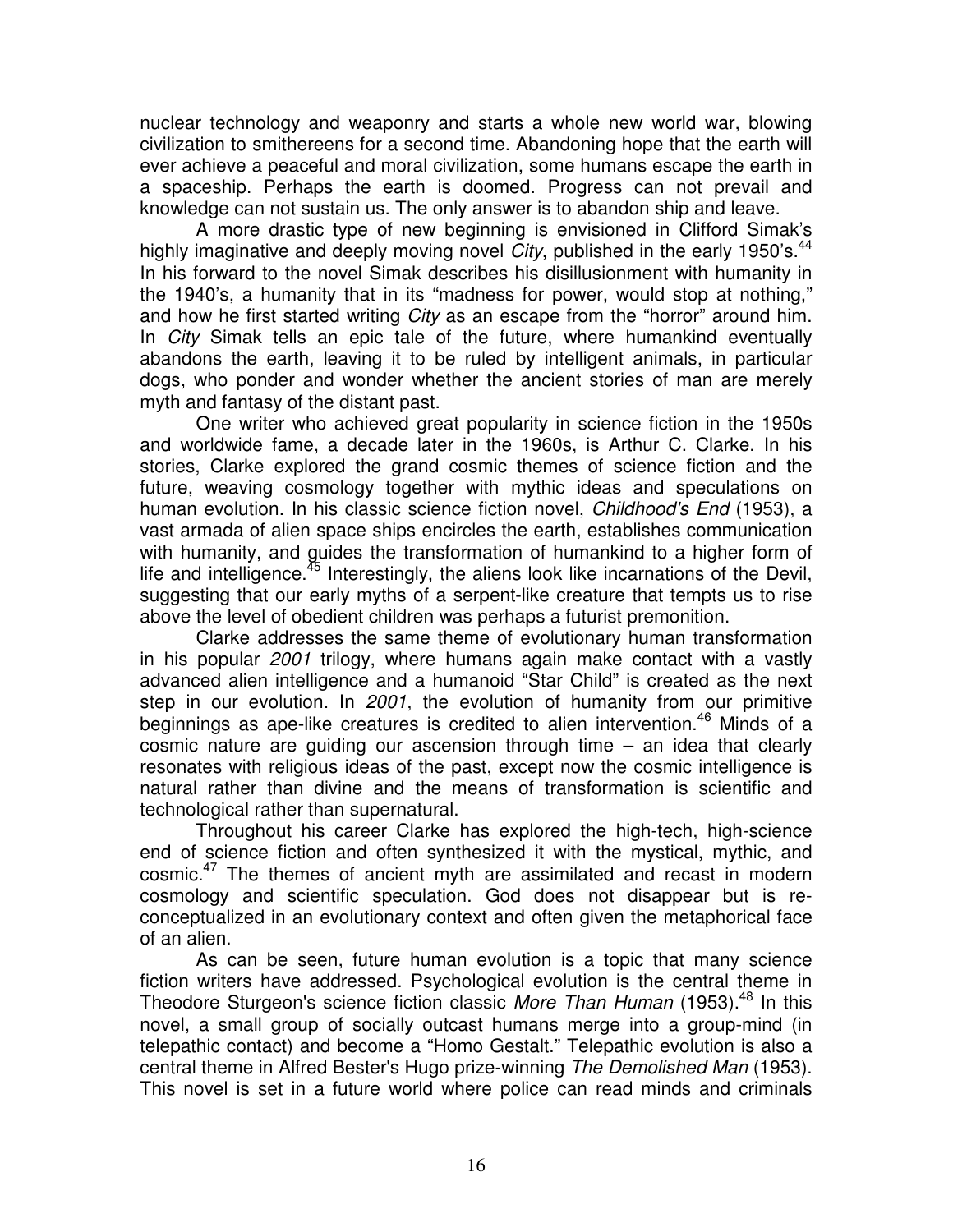learn to hide what they are thinking in their own minds. Much of the action in this psychologically intense story takes place in "mental space" – in the thoughts and counter-thoughts of the pursuer and the pursued.<sup>49</sup> Yet perhaps the most memorable and touching story of human evolution of this period was Daniel Keyes's *Flowers for Algernon*. Through various new scientific treatments, Charlie Gordon, a congenital imbecile, is turned into the most mentally advanced human who has ever walked the earth  $-$  a genius of immense capabilities. Yet the transformation does not hold and Charlie eventually turns back into his old self – only dimly aware of the great heights to which his mind had ascended.<sup>50</sup>

In general, the theme of biological and psychological evolution in humans can be either hopeful or fearful in its tone and implications. It may be normal humans who out of fear attempt to subdue or kill the more highly advanced humans. In Howard Fast's "The First Men" a group of super-intelligent children must defend their lives against government and military forces that want to destroy them.<sup>51</sup> The theme of the old versus the new, of what is normal versus what is strange and different is frequently played out in stories about future human evolution. Even if we do evolve in the future, there undoubtedly will be a dramatic struggle between the "new humans" and "old humans" fearful for their own continued survival and control of the world.

Both space exploration and aliens have been highly popular themes in science fiction since its beginnings. Through the 1950s, and in the decades to follow, space exploration and alien contact have continued to be ubiquitous features in much of science fiction, in both cinematic and literary forms.

The alien from outer space is, in fact, one of the central archetypes of science fiction. The alien represents the unknown and the fantastical personified, often possessing intelligence and technology far beyond human abilities. The alien is the transcendent and at the same time a creature that emerges out of the darkness. Symbolically, the alien is the mysterious and frightening future.

Some classic science fiction novels involving space exploration and alien contact include Ray Bradbury's *The Martian Chronicles* (1950); Stanislaw Lem's *Solaris* (1961); and Larry Niven's epic adventure and award winning *Ringworld* (1970). 52 In *The Martian Chronicles* it is humans, exploring and settling Mars, who destroy the indigenous Martians and their civilization. In *Solaris*, it is the alien who gets the upper hand on us. In this highly original tale of alien contact, humans are unable to communicate with or understand the alien intelligence, which in fact is embodied within the entire oceanic surface of an alien planet. The alien intelligence manipulates the minds of the human settlers by speaking to them through their dreams and driving them mad. In Niven's novel, humans, and an assortment of interesting aliens, partner and travel to a huge and apparently abandoned "ringworld" that encircles a distant sun. Ringworld is immense in proportions, millions of miles in circumference and thousands of miles across. It is a marvel of solar and ecological engineering. The novel revolves around the mystery of what possible intelligence and advanced technology could have constructed such an immense object and then for no apparent reason abandoned it. The aliens of *Ringworld* are wondrous and enigmatic.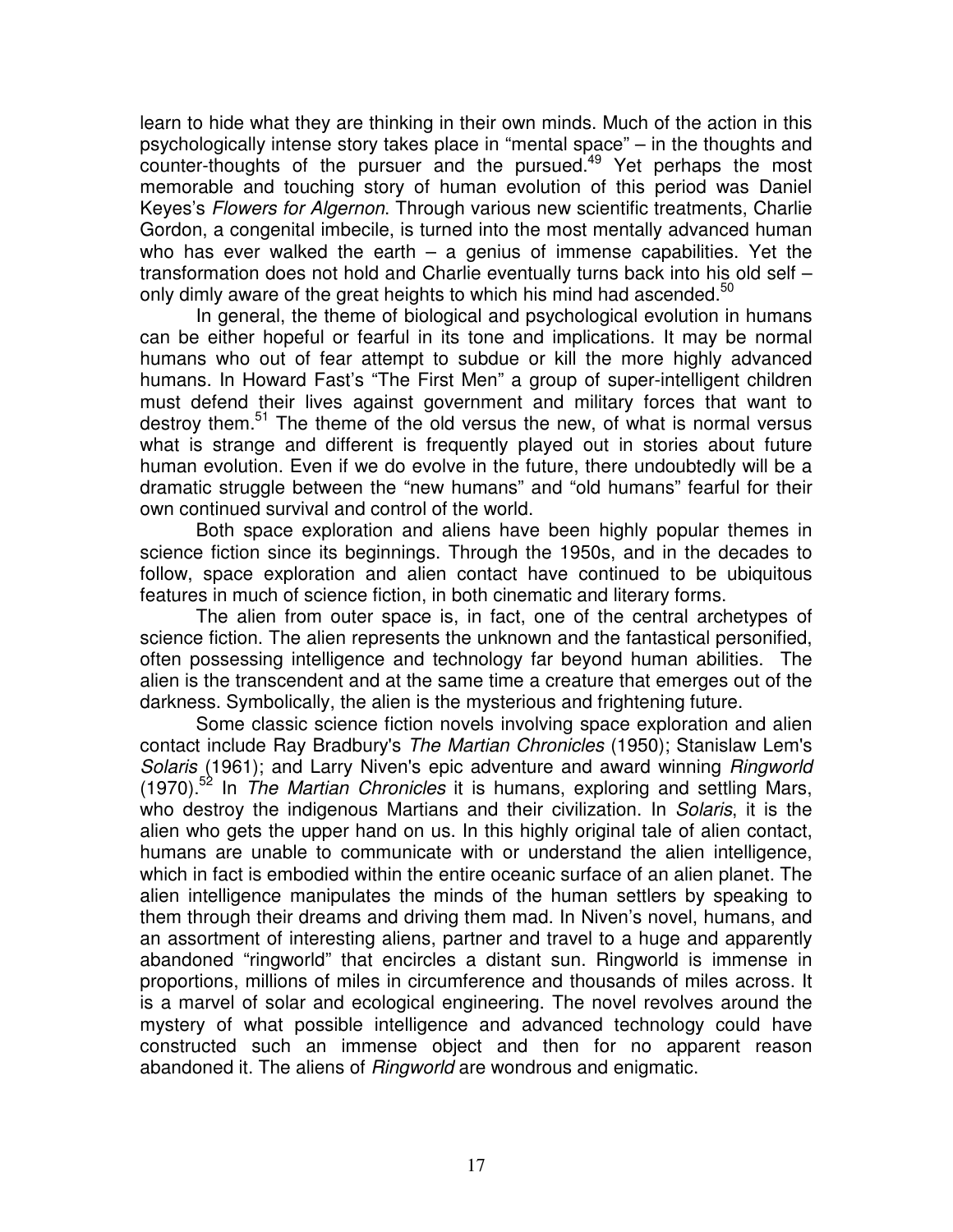#### **The New Culture and the "New Wave"**

The 1960's was revolutionary, both socially and technologically. It was a complex and unsettled time. It was a time of both faith and anti-faith. The decade saw the beginnings of a cultural revolution in the modern West against many of the central images and ideals of modernity. Traditional cultural values came under attack. Economic and technological progress was rejected by many individuals as too materialistic. The 1960s were a time of great cultural experimentation and revelry - of consciousness raising, free love, and dropping out of society - of liberation, adventure, madness, and freedom

Within science fiction there is a corresponding liberation, revelry, and Dionysian quality – of art mirroring life. Reflecting popular culture, science fiction became increasingly concerned with psychological, social, and ethical themes. Science fiction, which had always contained a strong element of social criticism and warnings about the negative consequences of contemporary trends, became even more critical of the modern world.

Science fiction saw the beginning of the "**New Wave**" as experiments in more literary, psychological, and humanistic writing become popular. Three of the most highly regarded, Hugo winning science fiction novels of all time *Stranger in a Strange Land* by Robert Heinlein*, Dune* by Frank Herbert, and *The Man in the High Castle* by Philip K. Dick were published. All three of these novels highlighted issues of culture, ethics, and the exploration of alternative social and religious belief systems.<sup>53</sup>

One of the most influential voices of the "New Wave" was Harlan Ellison. In 1966, Ellison won the Hugo award for best short story with his " 'Repent Harlequin!' Said the Ticktockman".<sup>54</sup> Inspired by Henry David Thoreau's essay on "Civil Disobedience", Ellison's story reflects the rebellious and individualist philosophy of the 1960s counter-culture. It is a critique on the regimentation and orderliness of contemporary society.

One of the best stories of the 1960's is Philip José Farmer's "Riders of the Purple Wage", a hilarious, irreverent tale of the future set in the year 2166.<sup>55</sup> Winner of the Hugo Award for best novella in 1968, "Riders of the Purple Wage" is a story that could not have been written, let alone published, a decade earlier due to its "colorful", irreverent, and explicit language and madcap, bizarre scenarios. The story stretches the imagination of the possible, the permissible, and the socially acceptable like no other story of the "New Wave." The story is true to the exploratory spirit of science fiction. It expands the universe of the mind, the senses, the emotions, and one's ethical and social values.

When he wrote "Riders of the Purple Wage", Farmer was already acknowledged as a writer who broke through social constraints and contemporary taboos. In particular, Farmer brought sex into mainstream science fiction.<sup>56</sup> In spite of the presumed freedom of thought, in its earlier years science fiction had stayed relatively conservative regarding traditional social norms about sexuality. In Farmer's *Strange Relations* a human develops a sexual and totally dependent relationship with an alien plant, and in his novel *Flesh*, future earth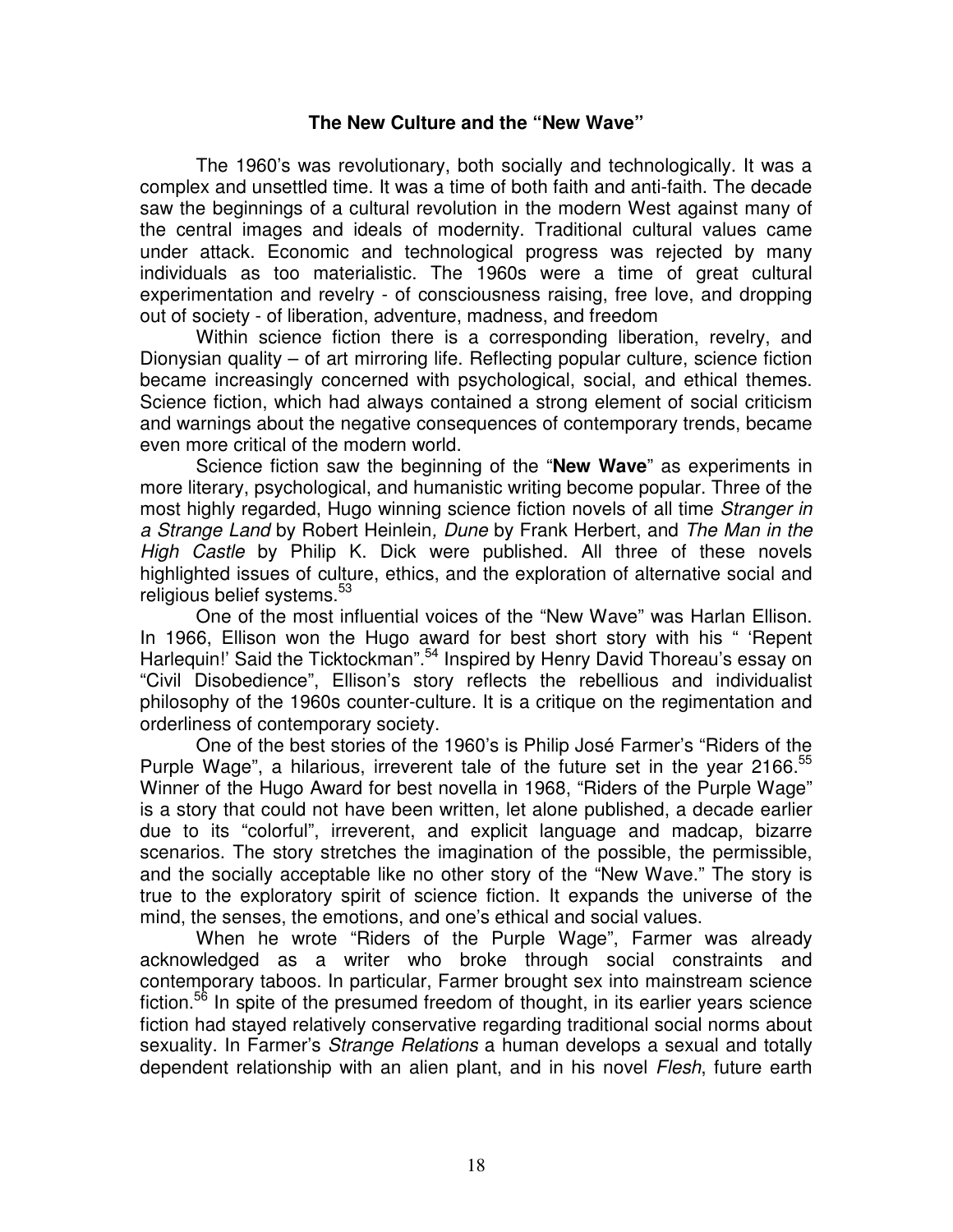has returned to a Goddess-centered religion, where sex has become a sacred yet public spectacle.<sup>57</sup>

Another important writer of the "New Wave" was Michael Moorcock, who wrote *Behold the Man*, the story of a time traveler in search of the historical Jesus. *Behold the Man* can be read as an irreverent, if not blasphemous challenge to the orthodox Christian belief in the divinity of Jesus Christ, since it is a neurotic, self-absorbed mere mortal from the twentieth century who turns out to be, reluctantly and inadvertently, the actual Christ of history. The time traveler is born in the present, returns to the past, dies on the Cross, but is born again in the present, only to circle back again in time in an eternal loop with no ultimate beginning or end. As noted above, "New Wave" science fiction, as a reflection of the revolutionary 1960s, repeatedly challenged traditional cultural and social norms, beliefs, and values. Moorcock, as both a writer and the editor of *New Worlds* magazine, was one of the leading figures in this rebellion against convention and the intentional assault on social taboos. 58

Another writer, who achieved great popularity in the 1960s, and repeatedly incorporated mythic elements into his stories and novels was Roger Zelazny.<sup>59</sup> In the early 1960s, Zelazny created one of his most highly praised stories, "A Rose for Ecclesiastes". The story takes place on Mars and involves a linguist from Earth who is drawn by a beautiful Martian temptress into fulfilling a Martian myth – that someone will appear (from the sky) and renew the race and the vitality of the decaying Martian civilization.<sup>60</sup> Zelazny weaves together elements of the philosophy of Ecclesiastes – a belief system that rejects all striving as vainglorious and pointless, which seems to capture the essence of both Martian philosophy and the attitude of the reluctant Messiah – with the metaphor of the rose – a symbol of beauty and rebirth that transcends the nihilism and fatalism of Ecclesiastes.

In the reworking of old myths, science fiction creates new myths for the future. As we have seen, the mythic, the religious, the metaphysical, and the cosmic have all been areas explored in science fiction. Science fiction looks at all these dimensions of reality in all their manifestations, both uplifting and deific and dark and demonic. In so doing, science fiction offers us mythologies of the future and ultimate visions of the universe to inspire or terrify the soul. As Disch notes, the fantastic realities and creations of science fiction have often served as the stimulus for contemporary religious and spiritual movements.<sup>61</sup>

One writer of the 1960s and 1970s who delved into the metaphysical, who repeatedly questioned the meaning and nature of reality, and who ultimately became a mythic figure himself was Philip K. Dick.<sup>62</sup> In his Hugo Award winning novel *The Man in the High Castle*, Dick plays with the reader's mind, questioning what is real, and what isn't, and whether the distinction is always that clear.<sup>63</sup> The popular movie *Bladerunner*, based on Phillip K. Dick's science fiction classic *Do Androids Dream of Electric Sheep?* (1968), explores various themes and questions regarding manmade intelligent androids and their relation with their human creators. In the story one group of androids decides to search out and hunt down their human creator with the hope of extending their lifespan.<sup>64</sup> The created go after the creator. The androids though are hunted by a governmental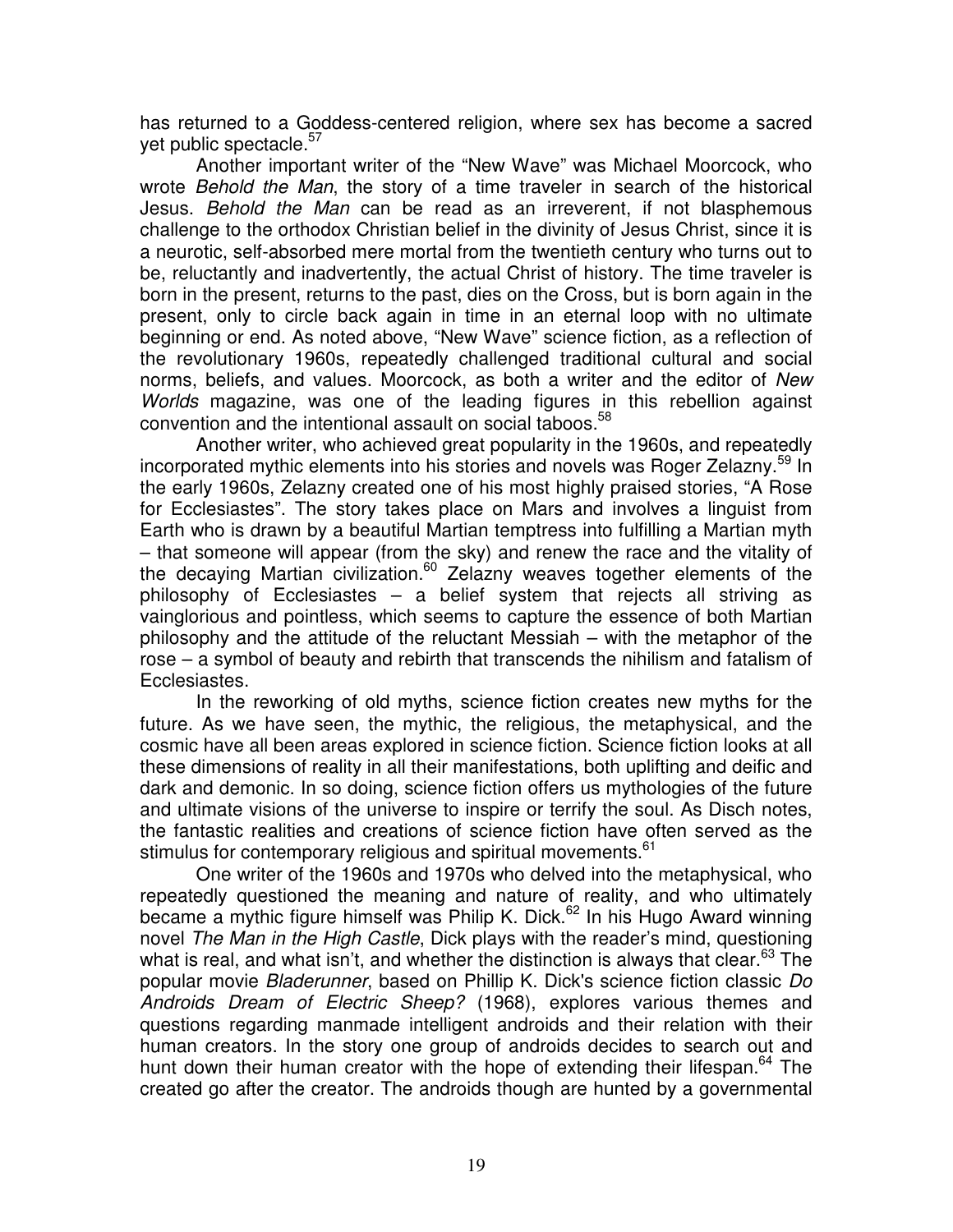assassin - a "bladerunner". The ironic twist in the story is that the "bladerunner" is himself an android, having false memories placed in his own mind to give him the false notion that he is human, but he is really being manipulated by the humans to kill his own kind. In the final analysis, the question is clearly raised regarding who is actually more "human" – the androids or their inhumane creators.

The future is as much an adventure into the metaphysical and the nature of reality as it is a saga of the promises and perils of technological and social progress. In his novels and stories, and often in a dark, haunting, and disturbing fashion, Dick delves into the nature of consciousness, personal identity, truth and illusion, good and evil, and the tenuous and ambiguous borderland between madness and sanity. Whereas other "New Wave" writers challenged the cultural and social norms of modern society, Dick went further and challenged the philosophical underpinnings of our world and collective mindset. For many science fiction devotees, Dick's writings, with their dark complex settings and frequent excursions into altered consciousness and mind control, anticipated the feeling and atmosphere of cyberpunk long before this movement had a name.<sup>65</sup>

One highly important cultural transformation that began in the 1960s and grew in the next few decades was the feminist and women's rights movement. Women became an increasingly powerful voice in contemporary Western culture, and reflecting this general cultural change, women became a much more significant voice in science fiction in the 1970s and 1980s.

Ursula LeGuin led the way. She emerged as one of the most honored science fiction writers of her era. In 1969 LeGuin won the Hugo and Nebula awards for best science fiction novel of the year. The novel awarded was *The Left Hand of Darkness*. It is a story about gender and sexual stereotypes, set on an alien planet where the inhabitants change their sex during their fertile season. *The Dispossessed*, published five years later, also won both the Hugo and Nebula for best novel. This novel describes two "utopian" yet totally different societies which exist on an alien planet and its moon. It is a study in the meaning, value, and various limitations of presumed "ideal societies."<sup>66</sup>

One superb example of a woman science fiction writer who emerged in the 1960s, breaking the stereotypes of the supposed "feminine" mindset and personality, was James Tiptree, Jr. - the pen name of psychologist Alice Sheldon. Tiptree was the mystery "man" of science fiction. While no one had actually met Tiptree, many people swore that "he" must be a man because of the way "he" wrote. Before revealing her true identity coincident with the publication of her story, ironically titled, "The Women Men Don't See", Tiptree wrote such classic tales as "Love is the Plan, the Plan is Death" – a love story about aliens where the father is fed by the mother to their children - and "Her Smoke Rose Up Forever" – a study regarding the immortality of painful life defining memories.  $67$ 

Aside from LeGuin and Tiptree, some of the other leading women science fiction writers who appeared in the 1960s and 1970s include Anne McCaffrey, Vonda McIntyre, and Joanna Russ. McCaffrey became very popular with her *Dragons of Pern* series, in which women characters, breaking the weak and dependent female stereotype, participated in various adventures on alien worlds riding on the backs of dragons.<sup>68</sup> Again, with female characters as the central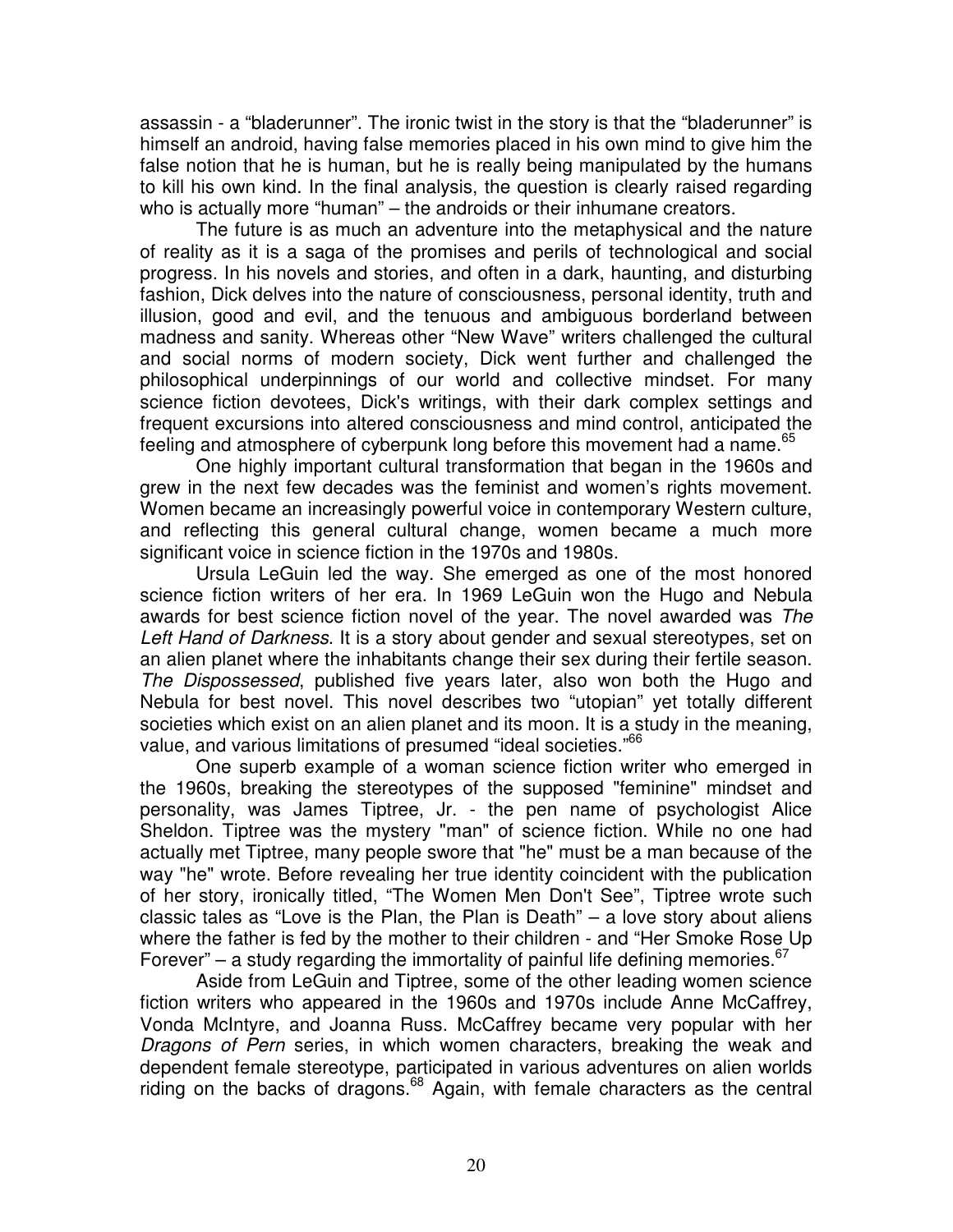protagonists, McIntyre won awards for her story "Of Mist, and Grass, and Sand" and her novel *Dreamsnake*. <sup>69</sup> Disch identifies *The Female Man* by Joanna Russ as the best feminist science fiction ever written. It is a story of feminine empowerment in which women without men have successfully populated and survived on an alien world for thirty generations.<sup>70</sup>

Within science fiction literature, women writers have flourished since the 1970s. C.J. Cherryh, an incredibly prolific writer, has created within her stories an intricate future history of humanity stretching out two thousand years into the future and across the Milky Way. Two of Cherryh's novels, *Downbelow Station* and *Cyteen*, have won the Hugo award for best science fiction novel of the year.<sup>71</sup> Another of the most frequent award winning science fiction authors of the last ten years is Lois McMaster Bujold. Five of her novels, *The Vor Game, Barrayar, Mirror Dance*, *Falling Free*, and *Paladin of Souls* have won either the Hugo or Nebula for best science fiction novel of the year.<sup>72</sup> Connie Willis has won more Hugo and Nebula awards for both her novels and short stories than any other science fiction writer, man or woman, ever. Her highly acclaimed *Doomsday Book* and *To Say Nothing of the Dog*, both Hugo award winners for best novel of the year, involve time travel scenarios. The latter is high comedy; the former is deep horror. In *Doomsday Book,* a synthesis of historical scholarship, science fiction, and psychological and theological considerations on the issue of good and evil, a woman graduate student in the future is accidentally sent backward in time to England and the time of the Black Death.<sup>73</sup> Octavia Butler, breaking another stereotype as an accomplished black science fiction writer who is also a woman, has written extensively on social, racial, ethnic, and urban issues. Her *Parable of the Talents*, set in a decaying future America beset with racism, religious fundamentalism, and urban poverty, won the Nebula award in 1999 for best science fiction novel of the year.<sup>74</sup>

### **Cyberpunk and "How Science Fiction Conquered the World"**

In the 1980s science fiction "conquered the world," or at least the West, and quite appropriately, it happened through one of the most powerful forces of Western culture – the movies. *Star Wars* emerged as a pervasive social phenomenon, spawning web sites, fan clubs, video games, unending media coverage, and an invasion of millions upon millions of toy characters into the households of America, Europe, and Japan.<sup>75</sup> Other very popular science fiction movies of this period, and there were many, included *E.T.: The Extra-Terrestrial, Mad Max 2, The Thing, Alien* and *Aliens, Back to the Future, The Terminator, Dune,* and most notably *Blade Runner. Star Trek: The Next Generation* began on TV and the movie series continued in the theaters, further heightening the saturation of science fiction in the popular media. In general, the 1980s was a coming of age for science fiction films, which became much more popular than ever before. *Star Wars* and *E.T.: The Extra-Terrestrial* became two of the greatest money making movies in film history.

One reason science fiction movies became more popular in the 1980s was the quantum jump in special effects that occurred beginning first with *2001*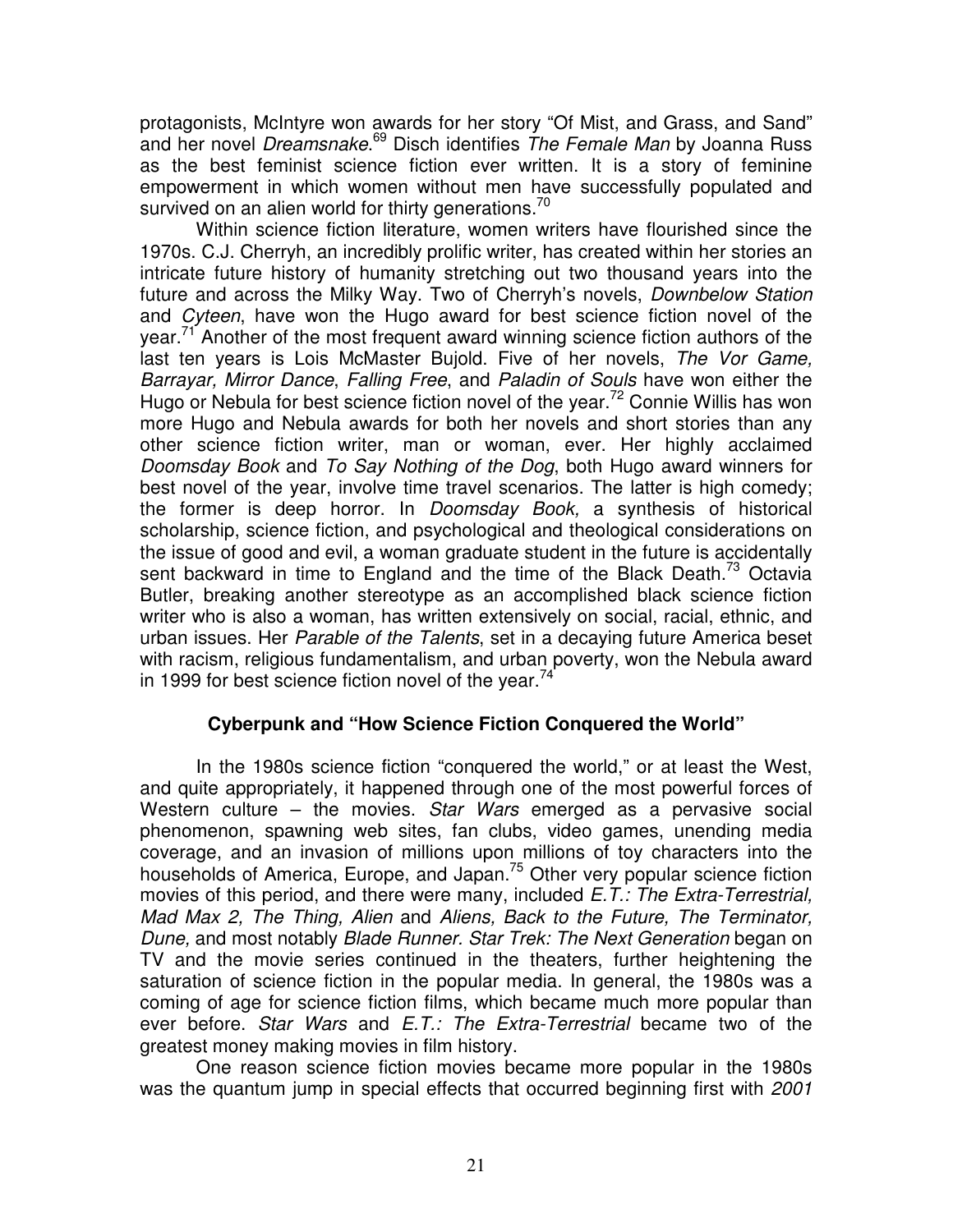and really taking off in realistic simulation and fantastic mind-boggling visualizations in *Star Wars*. It was not so much that the stories or characters became more compelling, complex, or sophisticated, but rather the strange and bizarre characters, settings, and technologies (including spaceships) could be more powerfully and vividly presented on the screen than ever before. Behind this incredible advance in special effects was the computer. In the late 1970s, and into the 1980's and beyond, computer graphics became the wave of the future in science fiction film-making.

Reflecting the increased fascination with computers and the world transformed through information technology and artificial intelligence, cyberpunk emerged in the 1980s. **Cyberpunk**, a new sub-genre of science fiction, began with William Gibson's highly influential and Hugo-Nebula award winning novel *Neuromancer*. <sup>76</sup> Cyberpunk is many things – a complex swirl of social and technological ideas and associations revolving around the computer and the emerging computer culture. "Cyber" refers to both the world of computers and humans becoming **cyborg** or cyborg-like in their interactions with computer systems. "Cyborg" means a combination of human and machine.<sup>77</sup> According to Clute, "punk" refers to the "mean street" environment and mentality of the characters in the stories. For Disch, "punk" also means to oppose present normality. For Clute, within cyberpunk there is a feeling of dark city life, of intricate underground cultures, and of criminal societies and mysterious powers that control and manipulate the characters in the stories. There is the archetypal scenario of becoming entangled in the mesmerizing power of technology. The computer conquers humanity by entrapping our minds in its complex cogitations and machinations. As Clute describes it, within the cyberpunk world, **cyberspace** – the virtual reality created by computers - has become a drug that can lead to individual suicide. The self can fragment and become lost and out of control within cyberspace. Cyberpunk stories often embody the fear that computers and technology will gain control of human life, in particular, our minds. Disch's view of cyberpunk includes the themes of "amoral politics, urban squalor, global pillage, and systemic criminality."<sup>78</sup>

Clute asserts that within cyberpunk there are the same fears, same rebels and madmen, and same evil, all-powerful characters as in earlier science fiction. Yet I would add that cyberpunk reality has a whole new kind of freedom and metaphysical nature not found in outer space or other traditional science fiction settings. The computer, with all its technological and social-psychological effects and consequences, extends the arena of action and the horizons of reality in science fiction. Cyberspace is a world where the mind, through the power of the computer, defines the limits of reality; the inner states of the mind create this new reality and become part of the reality as well. Cyberpunk and virtual reality are metaphysical experiments – expanding the limits of the imaginable and the possible through the new science and technology of computers.<sup>79</sup>

Cyberpunk both reflects contemporary human society and influences it  $-$  a reciprocity of art and life. After *Neuromancer*, cyberpunk emerged as a popular cultural movement. Magazines such as *Wired* and *Mondo*, and the dark gothic anti-establishment vein within computer culture, all reflect the influence of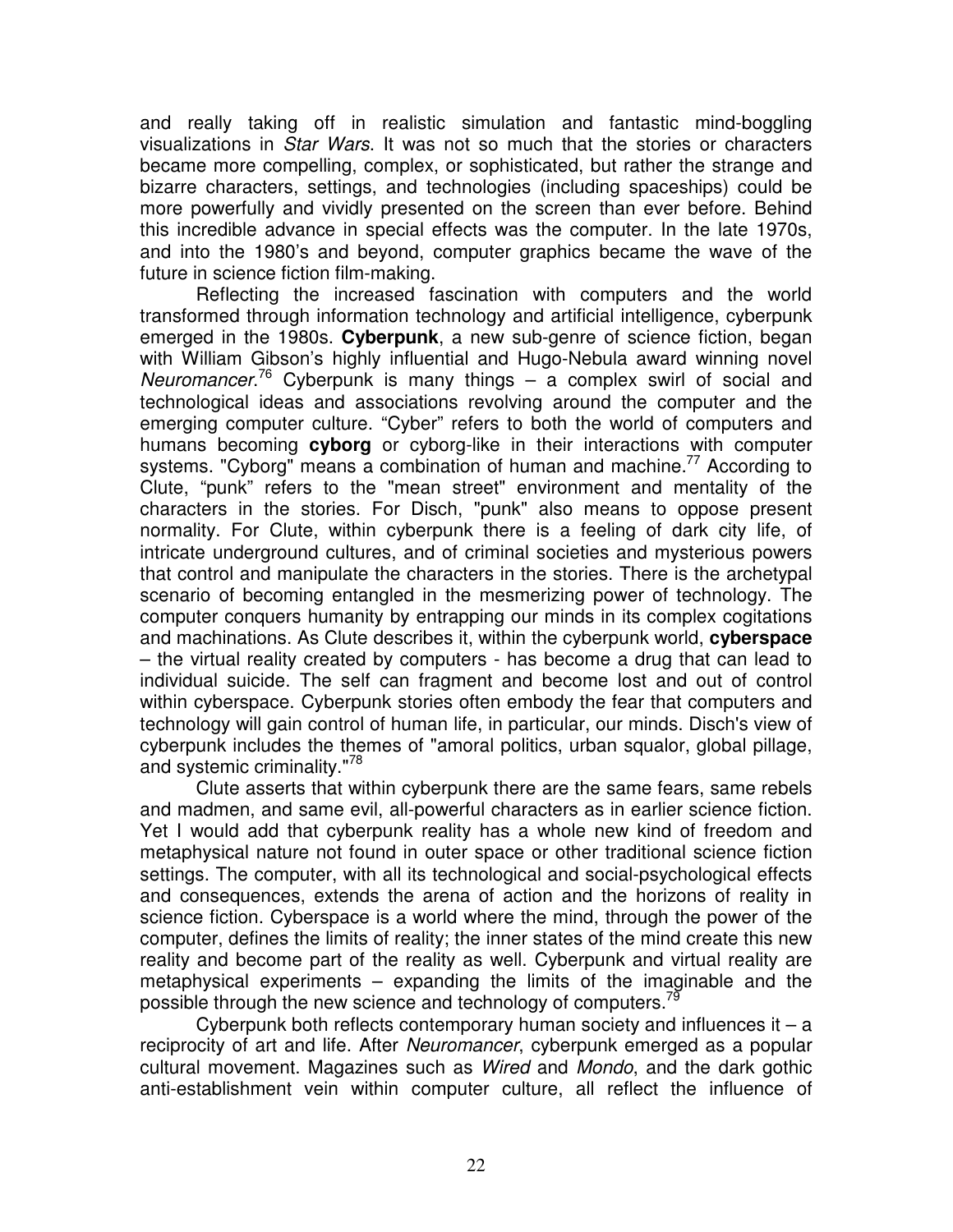cyberpunk.<sup>80</sup> Cyberpunk is an excellent example of the hypothesis that "The best way to create the future is to predict it." But cyberpunk is also an expression of present cultural trends, in particular Postmodern philosophy. Because of its dream-like and free associative qualities, there is often a loss of narrative logic and linearity in cyberpunk stories; it is a collage of visions and events. This nonlinear structure mirrors both the Postmodern rejection of rationality and logic and the contemporary media reality of chaotic bits and blips of unrelated images and messages. Cyberpunk is an electronic phantasmagoria. Postmodernism and cyberpunk are counter-culture, rejections of our modern heritage of objectivity, rationality, and normality. Cyberpunk also reflects the subjectivist and individualist themes in Postmodern philosophy. In its extreme form, Postmodernism views reality as a subjective creation. Within cyberpunk the computer provides the means and power through which mind and intelligence can create a diversity of virtual worlds. Objectivity disappears.<sup>81</sup>

In *The Matrix* series, the ultimate paranoia trip, our entire world, unbeknownst to most of us, actually only exists in virtual reality – that is 'in our minds." The central struggle in the movie is between the vast and powerful computer system that has created this virtual world and a few freedom fighters out to regain freedom and restore true reality to humankind. The philosophical question of course is whether this speculative scenario might in fact be true – how would we know? 82 The way reality is thrown into question in *The Matrix* is a theme of both cyberpunk and Postmodernism.<sup>83</sup>

### **The Vast Reaches of Space, Time, and Mind**

Within the last couple of decades, some of the most imaginative, literary, scientifically informed, and complex science fiction novels of all time have been written. Not only do these great contemporary novels address technological and scientific future possibilities, they also envision intricate and fascinating future societies and civilizations and innumerable psychological transformations in humanity. They are filled with philosophical, ethical, and religious themes and provide the drama, substance, and characters for a rich mythology of the future. These novels also provide an array of different timelines to consider in thinking about the future – from the near future to millions of years ahead.

Greg Bear is one of the most popular and accomplished contemporary science fiction writers, having written the classic biotechnological novel *Blood Music* (1985) and the Nebula Award winning best novels of the year, *Moving Mars* (1993) and *Darwin's Radio* (1999). 84 In *Darwin's Radio*, and its sequel *Darwin's Children* (2003), Bear explores the theme of future human evolution. In these two novels, Bear invokes the "punctuated equilibria" theory of evolution, proposing that highly stressful environments will instigate abrupt evolutionary change in humans. In *Darwin's Radio*, mothers around the world begin to give birth to a new species of humans, and instead of embracing this new species, humans collectively respond in fear, denial, and suspicion and attempt to control, if not destroy, this "epidemic" of mutations. Through both novels, the key theme explored is how the general population and our present social and political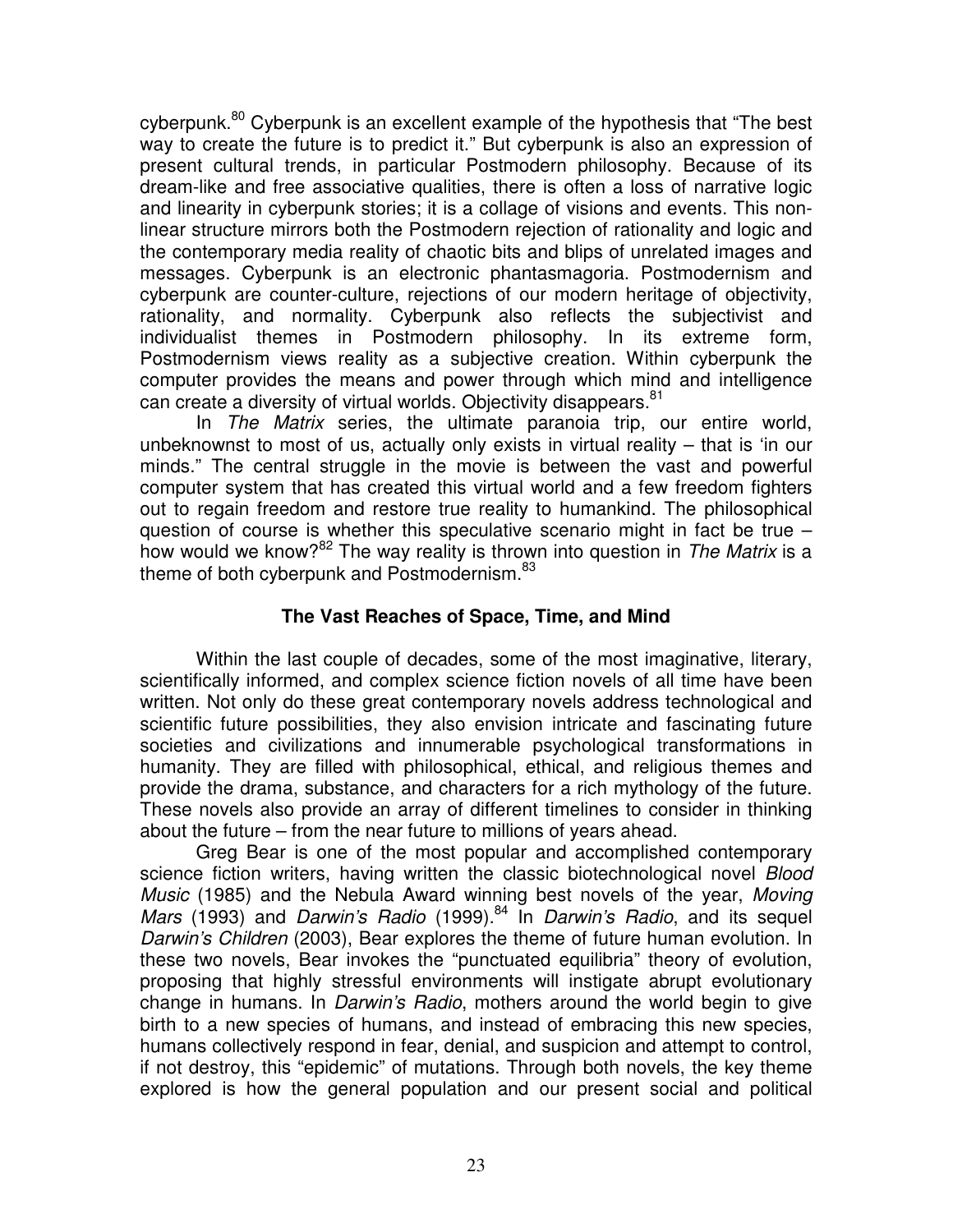institutions would react to a new form of humanity. Aside from being a highly researched and informed study in the biology of evolution, *Darwin's Radio* and *Darwin's Children* are excellent "thought experiments" in the social and psychological dimensions of human evolution. 85

Bear's novel *Queen of Angels* is an immensely colorful tale of the possibilities of psychological evolution. *Queen of Angels* (1990) is set in Los Angeles in the year 2047.<sup>86</sup> The novel is a detective, murder mystery involving nanotechnology, psycho-technology, and issues of self-identity and consciousness. Humanity has separated into two classes – the technologically enhanced and un-enhanced. In this world psychologists possess the ability, through nanotechnology, to enter people's brains and link into their minds. Psychologists can explore a person's deepest feelings, memories, and thoughts in a virtual or cyberspace experience. The plot centers on tracking down a mass murderer and penetrating his mind to discover his reason for killing all of his closest friends and dearest admirers. While this main plot is unfolding, a parallel story is told in which a super-computer is attempting to determine if it possesses self-consciousness. Written with exuberant literary flair and philosophical sophistication, both plots revolve around the connected questions of personal identity, self-responsibility, and the nature of the mind and consciousness.

A second contemporary writer, Dan Simmons, has written one of the most highly regarded multi-volume science fiction epics of all time. This epic is a series of four novels, *Hyperion* (1989)*, The Fall of Hyperion* (1990), *Endymion* (1995) *and The Rise of Endymion* (1997), set in the twenty-eighth through thirty-first centuries.<sup>87</sup> In Simmons' future universe, the earth has presumably been destroyed, but humanity has spread across myriad star systems and worlds, forming the Hegemony of Man. These worlds are all linked together by an intricate network of wormholes or "farcasters" through which humans can instantaneously travel. The first novel *Hyperion*, winner of the Hugo Award, is modeled on Chaucer's Canterbury Tales, and features seven archetypal pilgrims who set out on a "tree-ship" for the planet Hyperion, which lies outside of the farcaster network. The pilgrims, including a poet, a philosopher, a priest, and a warrior, tell their individual tales and their reasons for journeying Hyperion. *Hyperion* is immense in its scope and deals with religion, good and evil, time travel, artificial intelligence, and a plethora of different planetary ecologies and human societies.

In *The Fall of Hyperion*, the pilgrims must confront the Shrike, a technologically constructed, mysterious being from the future. While the pilgrims are drawn through a series of encounters with the Shrike, the Hegemony of Man is in a state of crisis presumably due to the imminent invasion of space-adapted humans, the "Ousters." Characters and beings of the past, as well as the future, populate the story as well. The name "Hyperion" is inspired by the poem "Hyperion" by the nineteenth century poet John Keats. In *The Fall of Hyperion* the mind and persona of Keats is recreated by powerful artificial intelligences that control the farcasters and all of human technology.

The saga continues through *Endymion and The Rise of Endymion*, with new twists that delve into the ultimate nature of reality, immortality, and the value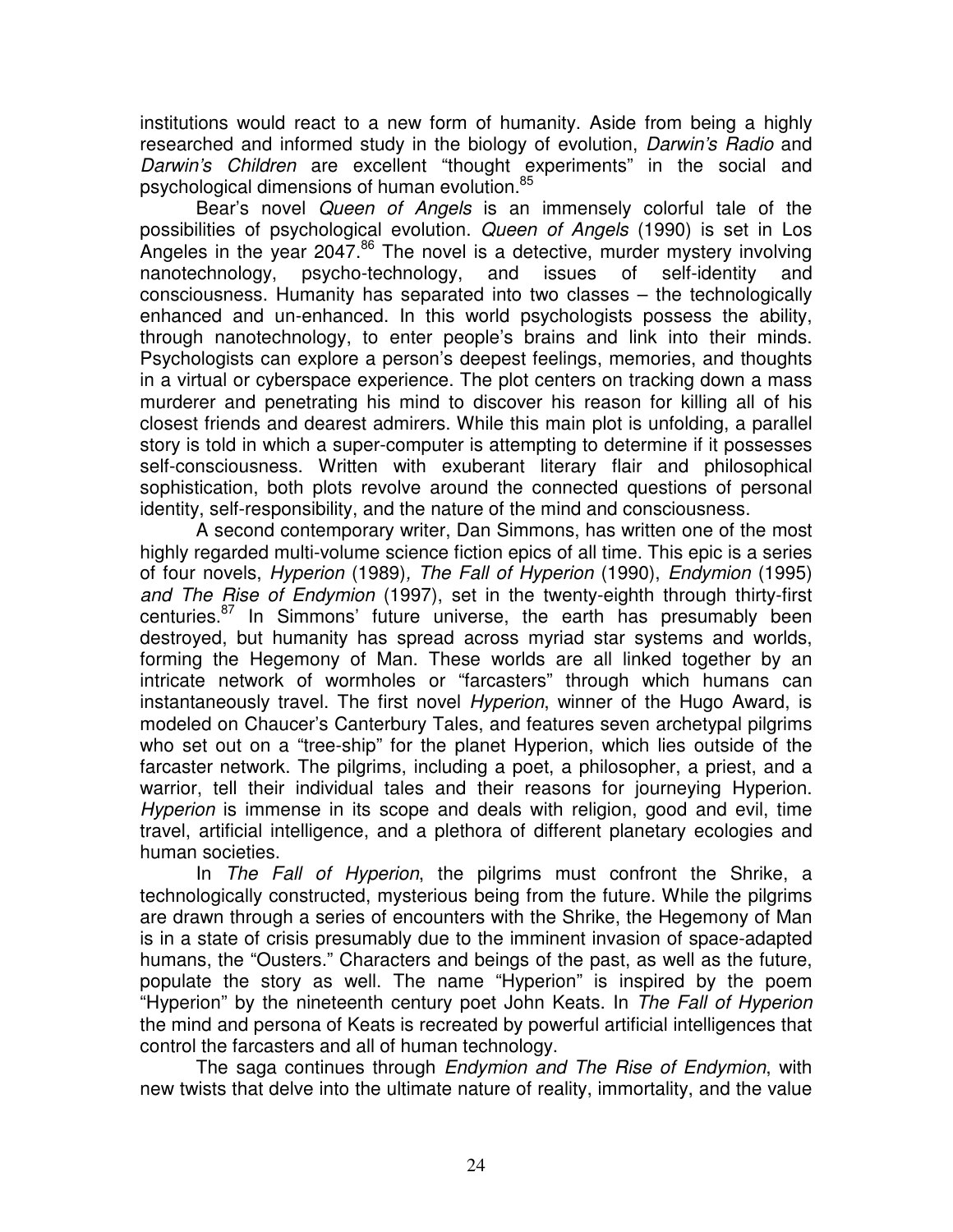of the human soul. In the thirty-first century the Catholic Church has gained control over most of the human settled planets and literally bestows physical immortality (through technological means) on its followers if they become obedient to the will of the Church. The Church though is corrupt and has sold its soul to the Devil – the artificial intelligences first encountered in the earlier novels. A new Messiah appears – a child of Keats and one of the Hyperion pilgrims. She is pursued by the forces of the Church – which include sinister time-accelerated robot/androids that battle the Shrike. In these novels there is a fascinating spiritual debate between a futuristic Grand Inquisitor and a new Dalai Lama – a philosophical clash between Catholicism and Buddhism – and a time looping retelling of the Crucifixion and Resurrection.

Another Hugo award winner for best novel, *A Fire Upon the Deep* (1992) by Vernor Vinge, is set thousands of years in the future. The Milky Way, populated by a host of different intelligent species, including humans, is the cosmic setting for this magnificent modern space opera.<sup>88</sup> A group of humans inadvertently sets loose an advanced artificial intelligence that begins to spread across the Milky Way and envelop whole star systems and civilizations. The more technologically advanced worlds in the Milky Way are linked together via a communication system analogous to our present Internet. The viral intelligence – labeled the "Perversion" – moves through this cosmic Internet system, destroying worlds and capturing the minds of its inhabitants. The Perversion becomes a galactic computer virus.

One particularly interesting feature of this novel is an alien species and society of wolf-like creatures who possess "pack minds," only having a clear sense of personal identity and consciousness within their individual packs. They possess "Gestalt Minds" and stay in mental resonance with each other through vibrating membranes on their skin which coordinate their separate nervous systems.

The group of humans that set the Perversion free has landed on the lupine planet, but they are ambushed and all killed except for two human children. The key to destroying the Perversion though may exist somewhere in their spaceship. A rescue mission of humans and aliens is sent to the planet. Humans must find a way to communicate with the wolf-like creatures and work together to stop the Perversion, yet these lupine minds live in a medieval feudal world, filled with treachery and deceit, including one nasty, ruthless leader pack that wants to gain control of human technology.

More recently Vinge has written a prequel to *A Fire Upon the Deep* entitled *A Deepness in the Sky* (1999), which also won the Hugo award for best novel of the year.<sup>89</sup> Once again Vinge creates a very interesting and memorable alien life form, this time a technological civilization of intelligent spiders that hibernate in a frozen state for 200 out of every 250 years when their sun periodically goes dormant. Vinge again delves into speculative psychology, describing a race of future humans that has achieved a tyrannical unity of "Focus" through the use of a biotechnologically controlled virus that infects their brains. These humans are manipulated by the leaders of their race to create a population of single-minded hyper-efficient individuals. The central alien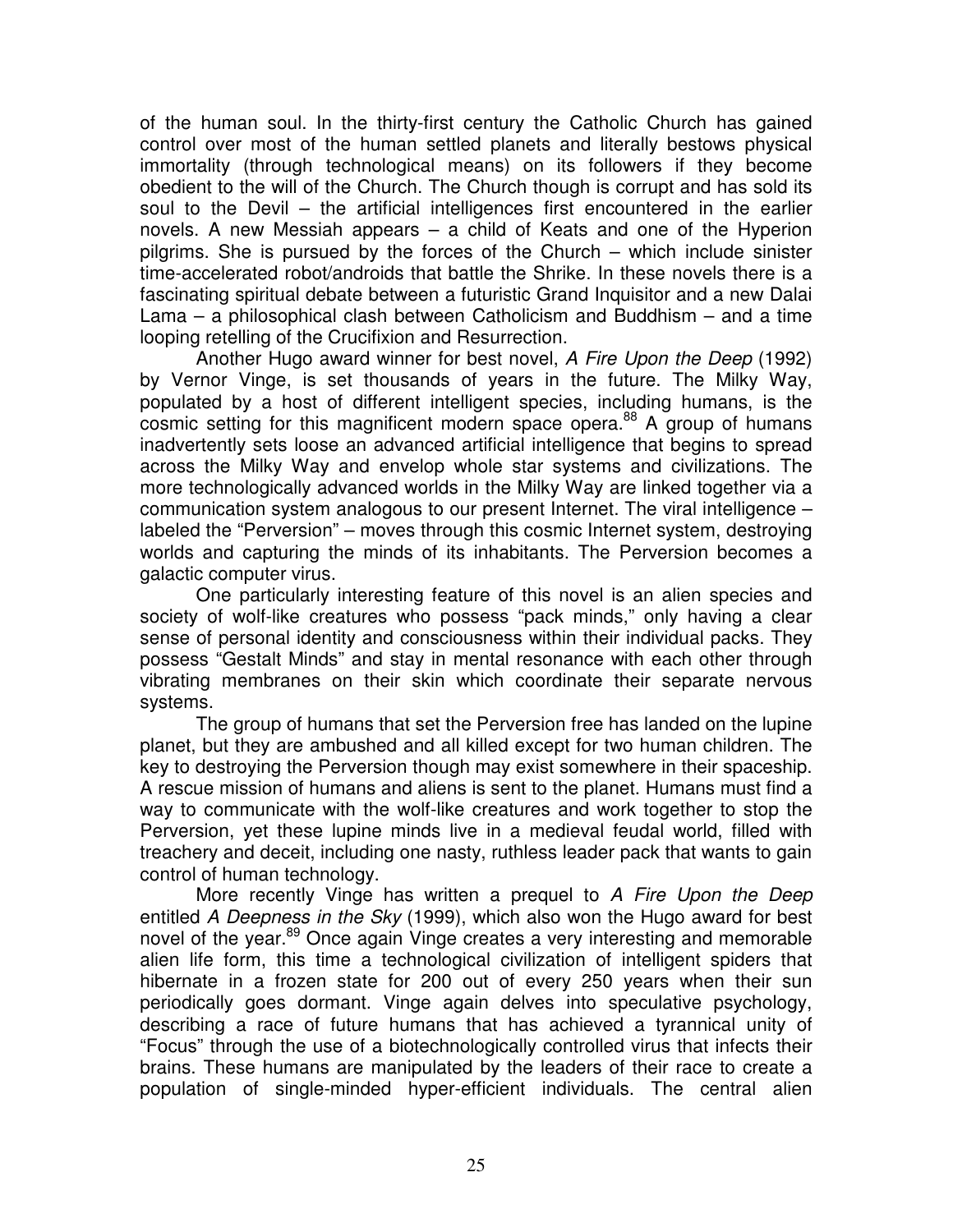character Sherkaner Underhill, a genius, madcap spider who is leading his species to a new level of technological development that will allow them to function even when their star is dormant, becomes convinced that some form of alien intelligence (in this case it is the "focused" humans) is watching his world. The "focused" humans in fact want to conquer his world and use the planet's resources and technology. Vinge again excels at combining futurist science and technology with fascinating psychological ideas and concepts. He considers the possibilities of mental evolution as well as alternative types of psychologies and how beings with different kinds of minds could communicate with each other.

Another classic series of novels written in the last decade is Kim Stanley Robinson's Mars trilogy – *Red Mars* (1991), *Green Mars* (1994), and *Blue Mars* (1996).<sup>90</sup> All three novels won either the Hugo or Nebula for best science fiction novel of the year. These three volumes are probably the best science fiction books ever written on the colonization of Mars. The general question addressed in amazing detail in this trilogy is: If humanity was given the opportunity to create a new culture and civilization on an unspoiled world, what would happen? Robinson's Mars trilogy is a grand utopian epic – a social-technological thought experiment of the highest order. Its power in particular lies in its multi-level richness and realism. Robinson exhibits an incredible knowledge of Martian geology, geography, and meteorology. He describes a vast array of ecological, biological, and geological engineering projects undertaken by the settlers of Mars, and in particular, those efforts toward terraforming the planet into a human inhabitable world. The scale of these engineering efforts is immense, from tethering an elevator cable from the surface of Mars to an orbiting asteroid to releasing enough underground frozen water on the planet to create a vast northern ocean. But Robinson also creates a fascinating set of characters. The cast of characters, representing many of the main cultures and ethnic groups from the earth, have different ideas and philosophies regarding the colonization of Mars, for example, whether it should be significantly altered to support human and animal life. They clash with each other over what the ideals of this new utopian world should be. The trilogy is a thoughtful debate, personified in various memorable characters, over the creation of a new world. Robinson also weaves into his story a socio-political and economic dimension, as powerful earth-based meta-national corporations are competing with each other and the settlers of Mars over control of the planet and its development. Robinson's narration is vivid, logically coherent, and highly compelling. The sense of realism is so powerful and intricate, covering all the fundamental dimensions of human life that one forgets one is reading a science fiction novel.

Another contemporary writer Stephen Baxter writes on an immense cosmic scale. His book *Vacuum Diagrams* (1997) reaches out across the entire universe and millions of years into the future, as well as billions of years into the past.<sup>91</sup> This novel, which is part of a series of future history stories by Baxter, traces the future destiny of humanity and describes the ultimate cosmic conflict between the most powerful sentient forces of matter and anti-matter, the Xeelee and the Photino Birds, and the eventual escape of both the Xeelee and the last humans into another universe. The scope and imagination of Baxter's future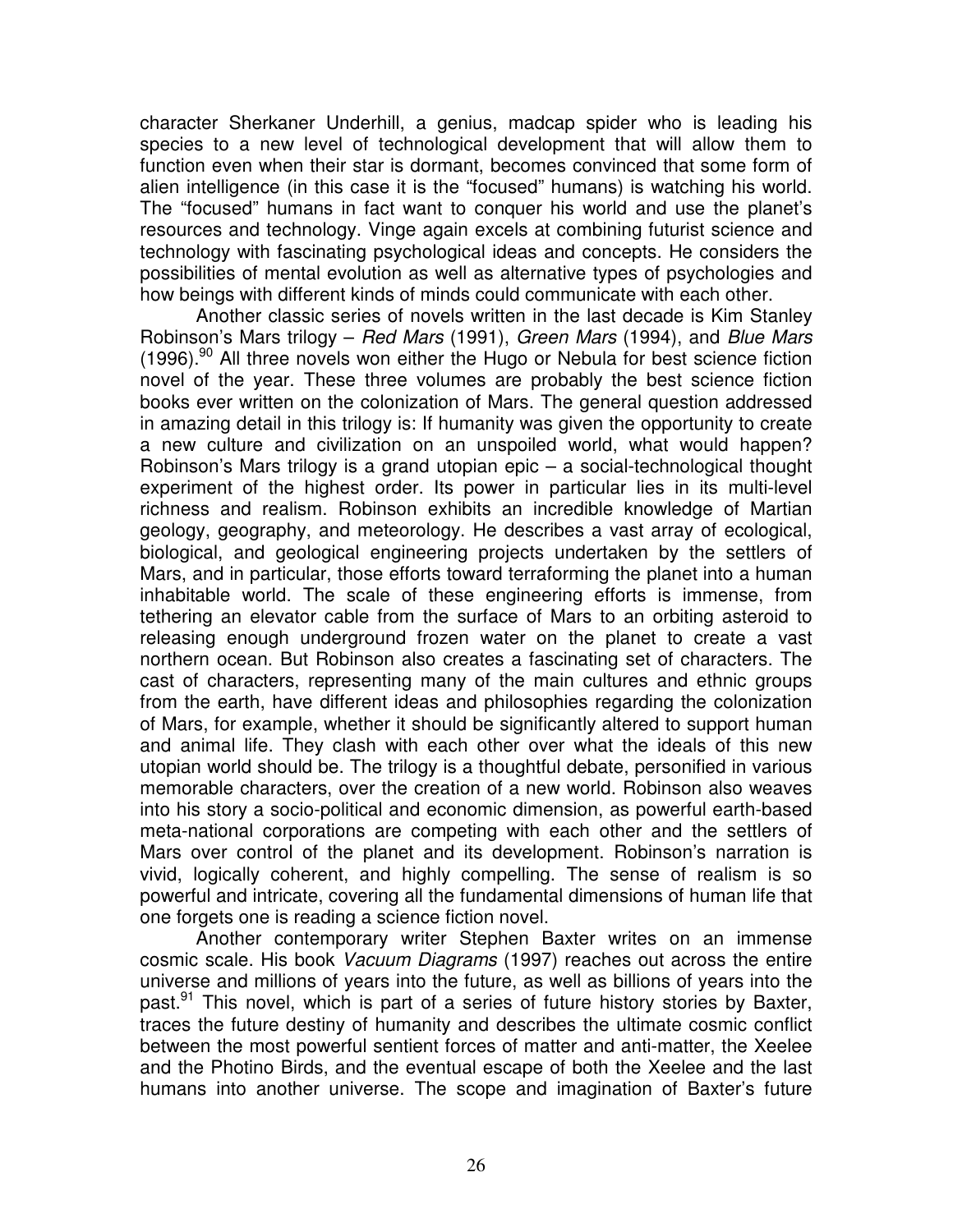history of the cosmos has been compared to Olaf Stapledon's vision in *Star* Maker.<sup>92</sup> But Baxter's chronicle of the life of our universe not only extends far into the future, but deep into the past as well. The conflict and struggle between the Xeelee and the Photino Birds begins 20 billion years ago and ultimately defines the central drama of the entire history of the universe. The Xeelee are incomprehensively beyond human intelligence and human civilization and intercosmic time travelers. They alter the history of the universe and their own evolution by journeying back to the beginnings of the universe and redirecting the sequence of historical events. In the far distant past – approximately 5 billion years ago – they begin construction of a portal that eventually provides an escape route into another universe four million years in the future. The fortunes of humanity rise and fall through Baxter's cosmic epic, with humans at different times coming under the rule and control of different alien species, and eventually being imprisoned by the Xeelee in a spatially curved world from which there seems to be no escape. Along the way, various intelligent species attempt to create God and predict the entire history of the universe.

Baxter is particularly good at applying contemporary science and technology, including quantum theory, nanotechnology, cosmology, and artificial intelligence theory, to his multifaceted speculations on the future. There are a great variety of advanced technologies in his novel that transform or manipulate space, time, the evolution of life and intelligence, and the physical laws of the universe, all of which Baxter explains in scientifically informed language. *Vacuum Diagrams* won the Philip K. Dick Award for the best science fiction novel of 2000.

# **The Power and Breadth of Science Fiction**

As can be seen from the historical review of science fiction that I have provided, science fiction covers a host of different themes and topics pertaining to the future. It addresses all the following areas of futurist thinking:

- **Human Society and Cities in the Future – Future Cultures**
- **Scientific and Technological Discovery and Innovation**
- **The Relationship of Humanity and Technology**
- **Human Evolution and the Nature of Mind, Self, and Intelligence**
- **The Evolution of Life – Biotechnology**
- **Environmental, Ecological, Solar, and Galactic Engineering**
- **Robots and Androids - Technological or Computer Intelligence**
- **Space Exploration and Space Colonization – Exploring and Understanding the Cosmos**
- **Alien Contact, Alien Civilizations, and Alien Mentality**
- **Time Travel – The Manipulation of Time**
- **Philosophical, Religious, and Spiritual Enlightenment – God**
- **Morality and Values – Good and Evil**
- **Women, Men, Love, and Sex in the Future**
- **New or Alternative Forms of Reality - Alternative Universes**
- **Future Wars**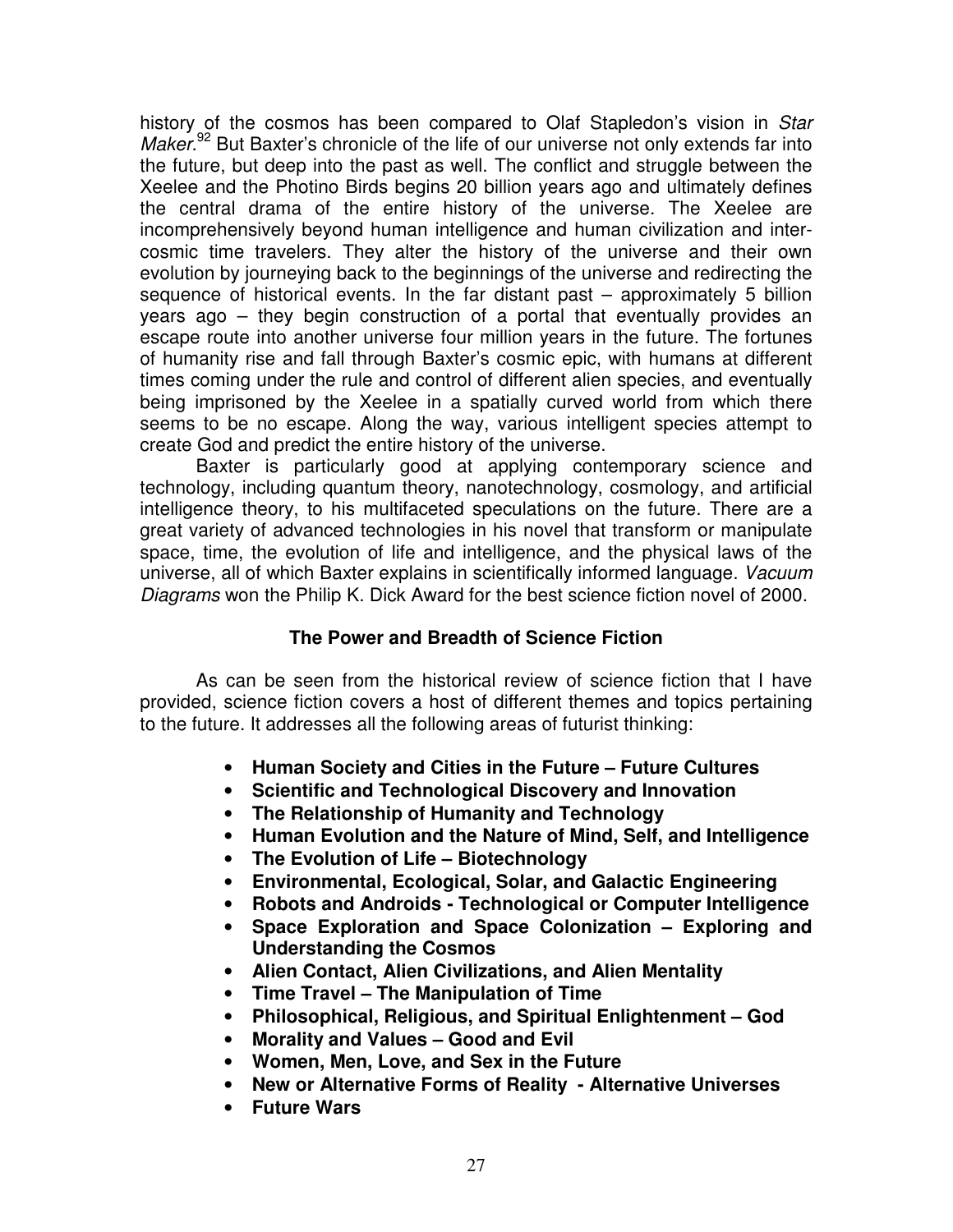- **The Nature and Value of Progress**
- **Natural and Cosmic Disasters – The End of Humanity**
- **The Transcendence of Humanity**
- **The Evolution of Anything and Everything**
- **The Ultimate Nature, Meaning, and Destiny of the Cosmos**

\* \* \* \* \* \* \* \*

In summary, science fiction both embraces and questions the Enlightenment idea of secular progress. Some stories view science, technology, and reason as leading to a better world – some stories identify flaws in either the ideals of secular progress, or the imperfect nature of humanity in realizing the goals of progress. But within science fiction, following the philosophy of the Enlightenment, whatever is said should be scientifically credible.

Science fiction has also been inspired by philosophical Romanticism. We need to consider human emotion and personal meaning in envisioning and directing our future. Science fiction arouses all the diverse and fundamental emotions in humans, including fear, hope, exhilaration, depression, joy, sorrow, awe, humility, and humor. Also, embracing the central Romantic ideals of beauty and art and the Romantic emphasis on narrative literature (instead of abstract theory) as a mode of understanding life, science fiction can be viewed as art as much as scientific and technological extrapolation.

Given its diverse roots, science fiction is highly pluralistic, with different writers emphasizing different perspectives. It tells many stories – from many points of view – with many different styles – about all aspects of the future. It has gone beyond the monolithic visions of the Enlightenment. It is Postmodern, interdisciplinary, and frequently counter-culture.

Science fiction is inter-disciplinary. Because it has both Romantic and scientific-technological roots, it pulls together the arts and humanities with science and technology. Since it is mythic, cosmic, personalized, and often concerned with such issues as the meaning of life and the good life, it brings together the secular-scientific with the religious-spiritual. Since science fiction increasingly has moved beyond simple extrapolations on science and technology in the future and brought into its arena concerns with the future such as the human mind, human society, culture, values, ecology and the environment, it draws upon all areas of human inquiry and study. Because it takes all these different dimensions of reality and integrates them into stories and scenarios, it is truly interdisciplinary, examining how technology, the environment, society, values, and the psyche all interact with each other.

Science fiction stimulates multiple dimensions of thought, exercising the critical and rational intellect and stretching the speculative and creative imagination. Science fiction can draw the reader into critical reflection on contemporary trends and where these trends could lead. One's intellect and thinking capacities can be challenged and stretched through the scientific, technological, and philosophical speculations in science fiction, for example, as in the high-powered cosmic cogitations of Stapledon and Baxter. Science fiction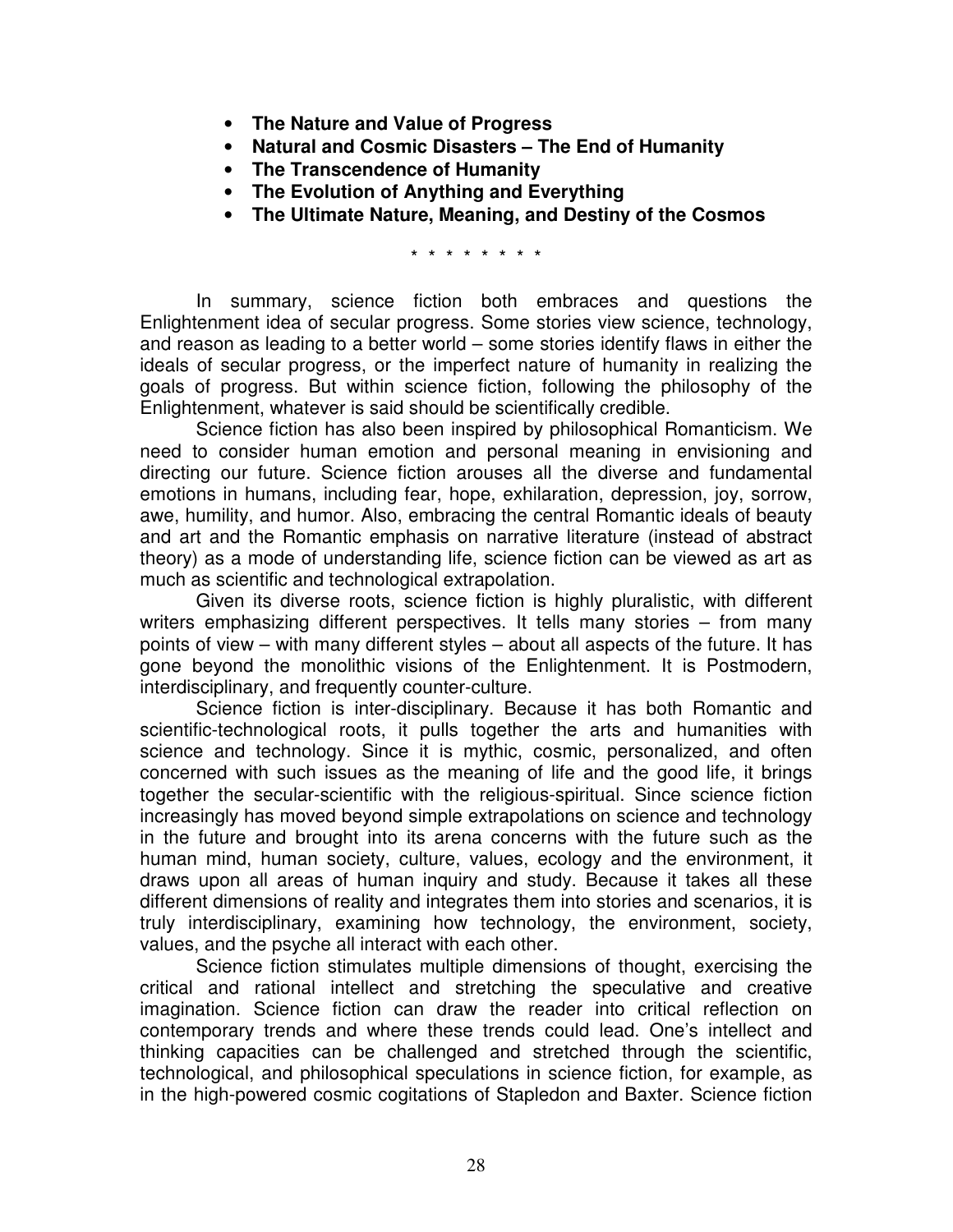expands one's imagination by engaging in "possibility thinking." Diverse worlds and innumerable strange realities are imagined in science fiction. Multi-faceted highly realistic scenario-building frequently occurs in science fiction. Future scenarios involving technologies, ecologies, geologies, economies, societies, governments, habitations, psychologies, and ethical norms and values are described and pulled together into cognitively compelling, detailed worlds.

Science fiction not only predicts the future but influences it. Science fiction describes the future in great sensory and descriptive detail, and has a strong emotional impact on the reader. The future is presented in personalized terms, with memorable and identifiable characters possessing various archetypal qualities. Hence, such characters, their challenges, and their exploits often inspire the reader into action or dramatic changes in thinking.

Science fiction generates a holistic experience of the future, impacting all dimensions of human psychology. It combines the abstract and the personal – it is a universe of ideas and individual characters. It unites cognition and emotion. It creates a virtual perceptual experience of the future since it creates such detailed and descriptive visions of possible future realities. It gets a person thinking about the future, feeling its pathos, and at times motivating the individual into changes in behavior and lifestyle. Because it both critiques and extols different modern trends, and often has morals to its stories, it addresses human values and ethics.

In general, science fiction possesses a set of complementary functions and powers. Often it unites apparent opposites. It is secular-scientific and mythic – Romantic; it is both rational and emotional; it combines the strengths of religious inspiration with rational understanding. Science fiction can be seen as both "thought experiments" and artistic visions. There is a personalized dimension to science fiction, but equally it can be filled with scientific theory, technological detail, and cosmic abstractions. While it tries to predict and understand the future, it also attempts to inspire, entertain, terrify, and mesmerize. It functions both as meaningful drama and literature and futuristic extrapolation. Science fiction can actually influence the future and not simply anticipate it. It is high escapism, as well as highly reflective and often critical of contemporary times. Science fiction extols the promise of the future, yet is filled with warnings, fears, and apprehensions about tomorrow as well. It shares similarities with ancient fantasy and mythology, yet it is also a creation of the modern world; it ties the past and the future together. As the mythology of the future, science fiction creates the dreams the world of tomorrow will be made of.

<sup>&</sup>lt;sup>1</sup> Within this historical review I can only touch upon some of the main novels, stories, and writers of science fiction. For more thorough descriptions of the history of science fiction, the reader is referred to more comprehensive studies, such as, Moskowitz, Sam Seekers of Tomorrow. Westport, CT: Hyperion Press, 1966; Aldiss, Brian Billion Year Spree: The True History of Science Fiction. New York: Schocken Books, 1973; Aldiss, Brian and Wingrove, David Trillion Year Spree: The History of Science Fiction. North Yorkshire, UK: House of Stratus, 1986; Clute, John Science Fiction: The Illustrated Encyclopedia. London: Doarling Kindersley, 1995; and Disch, Thomas The Dreams Our Stuff is Made of: How Science Fiction Conquered the World. New York: The Free Press, 1998.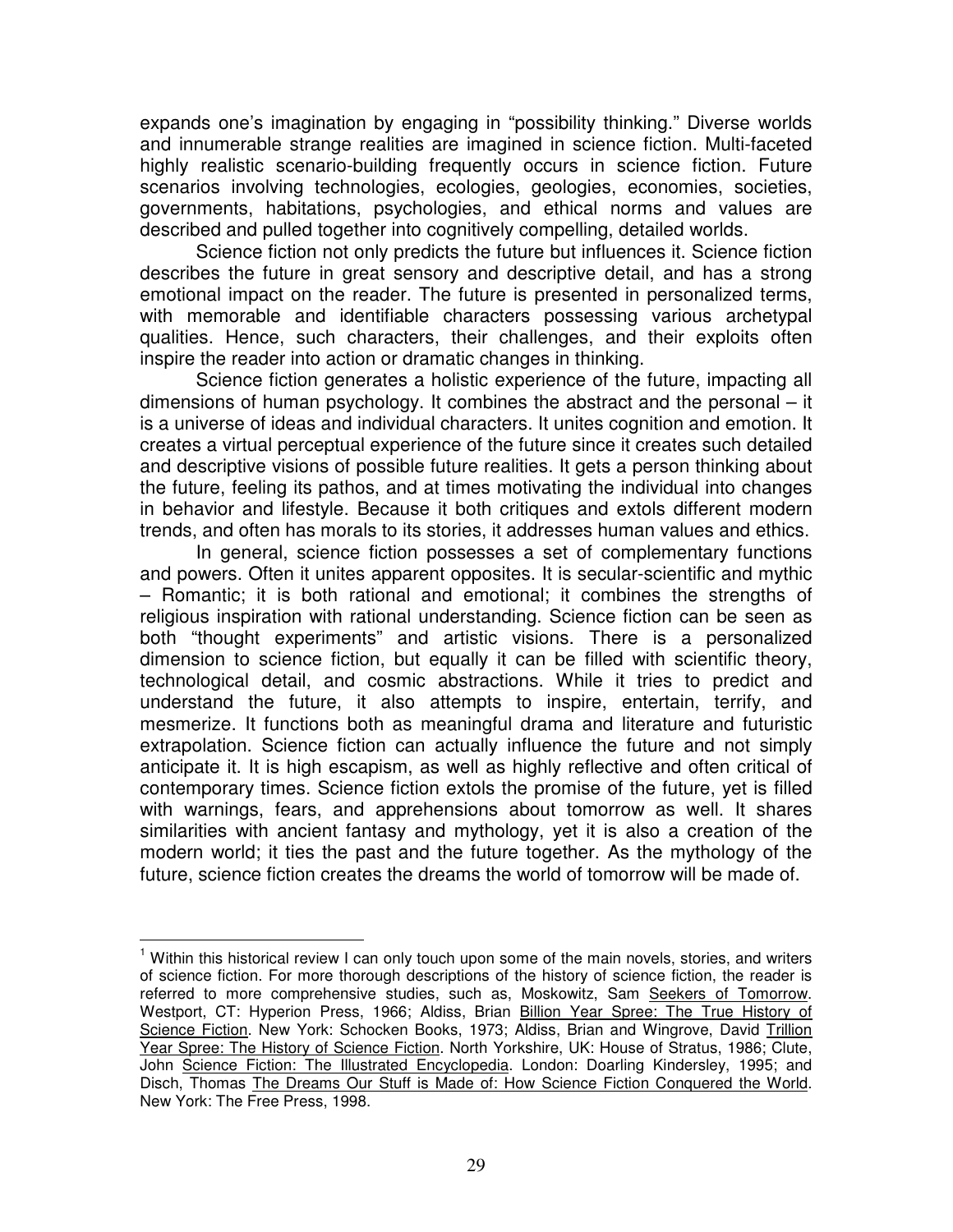2 Lombardo, Thomas "Ancient Myth, Religion, and Philosophy" in Odyssey of the Future: http://www.odysseyofthefuture.net/listing/ReadingAncientMythReligion.pdf.

<sup>4</sup> Krippner, Stanley, Mortifee, Ann, and Feinstein, David "New Myths for the New Millennium" The Futurist, March, 1998.

<sup>5</sup> Clute, John, 1995, Pages 34 – 35.

<sup>6</sup> Wachhorst, Wyn The Dream of Spaceflight: Essays on the Near Edge of Infinity. New York: Basic Books, 2000.

7 Berman, Morris The Reinchantment of the World. New York: Bantam, 1981.

8 Berman, mente **3 Representative and September 2018** Disch, Thomas, 1998, Page 111.

9 Shelley, Mary Frankenstein, or the Modern Prometheus. (1818) Hindle, Maurice (Ed.) London: Penguin Books, 1992.

10 Aldiss, Brian, 1973, Pages 20 – 30.

<sup>11</sup> Clute, John, 1995, Pages 36 – 37, 108 – 115.

<sup>12</sup>Bell, Wendell **Foundations of Future Studies: Human Science for a New Era. New Brunswick:** Transactions Publishers, 1997, Vol. II, Chapter One.

13 Lee, Laura "Forecasts That Missed By a Mile" The Futurist, September-October, 2000.

 $14$  Clute, John, 1995, Pages 112 - 113.<br> $15$ Jules Verne Collection North

 $15$ Jules Jules Verne Collection- North American Jules Verne Society Homepage: http://www.interlog.com/~anash/najvs.html;http://JV.Gilead.org.il/;

http://JV.Gilead.org.il/works.html

 $16$  Disch, Thomas, 1998, Pages 58 – 61.

<sup>17</sup> Wagar, W. Warren, H. G. Wells: Traversing Time. Middletown, CT: Wesleyan University Press, 2004, Page 2.

<sup>18</sup> H. G. Wells and the Genesis of Future Studies: http://www.wnrf.org/memorial/hgwells.htm; Wagar, W. Warren, 2004, Pages 316 - 319.

 $19$  Disch, Thomas, 1998, Pages 61 – 69.

<sup>20</sup> Wells, H. G. Seven Science Fiction Novels of H. G. Wells. New York: Dover Publications, Inc., 1895-1934; Clute, John, 1995, Pages 114 – 115; Aldiss, Brian, 1973, Pages 113 – 133.

<sup>21</sup> Clute, John, 1995, Pages 114 - 115; Wagar, W. Warren "Utopias, Futures, and H.G. Wells' Open Conspiracy" in Didsbury, Howard F. (Ed.) Frontiers of the 21<sup>st</sup> Century: Prelude to the New Millennium. Bethesda, Maryland: World Future Society, 1999; Wagar, W. Warren, 2004, Pages 6,  $37 - 38.$ 

<sup>22</sup> Disch, Thomas, 1998, Pages 61 - 69; Wagar, W. Warren, 2004, Pages 67 – 70, 135 – 147, 176 - 182.

 $23$  Disch, Thomas, 1998, Pages 62 – 63.

<sup>24</sup> Wagar, W. Warren, 2004, Chapters 1 and 2.

25 For example, In his last book, *Mind at the End of its Tether*, Wells states, in regards to the future of humanity, "The stars in their courses have turned against him and he has to give place to some other animal better adapted to face the fate that closes in more and more swiftly upon mankind." In another earlier passage in the book, he puts it even more succinctly, "The writer is convinced that there is no way out or round or through the impasse. It is the end." Wagar, W. Warren, 2004, Pages 272 – 273.

 $^{26}_{12}$  Wagar, W. Warren, 2004, Pages 46 – 76; Wells, H. G., 1895 – 1934.

 $^{27}$  Wagar, W. Warren, 2004, Chapters 5, 6, 10, and 11.

<sup>28</sup> Wagar, W. Warren, 2004, Chapter 11.

 $29$  Wagar, W. Warren, 2004, Pages 43, 77 – 92, Chapters 10 and 11.

 $30$  Clute, John, 1995, Pages  $42 - 45$ .

31 Bell, Wendell, 1997, Vol. I, Pages 227 - 232.

 $\frac{32}{1}$  Pohl, Frederick "Thinking About the Future" The Futurist, September-October, 1996.

<sup>33</sup> See also the book version: Von Harbou, Thea Metropolis. New York: Ace Books, 1927.

<sup>34</sup> Clute, John, 1995, Page 123.

<sup>35</sup> Stapledon, Olaf Last and First Men and Star Maker. New York: Dover Publications, 1931, 1937.

36 Stapledon, Olaf, 1931, 1937.

 $37$  Clute, John, 1995, Page 122; Aldiss, Brian and Wingrove, David, 1986, Pages 206 – 213.

Disch, Thomas, 1998.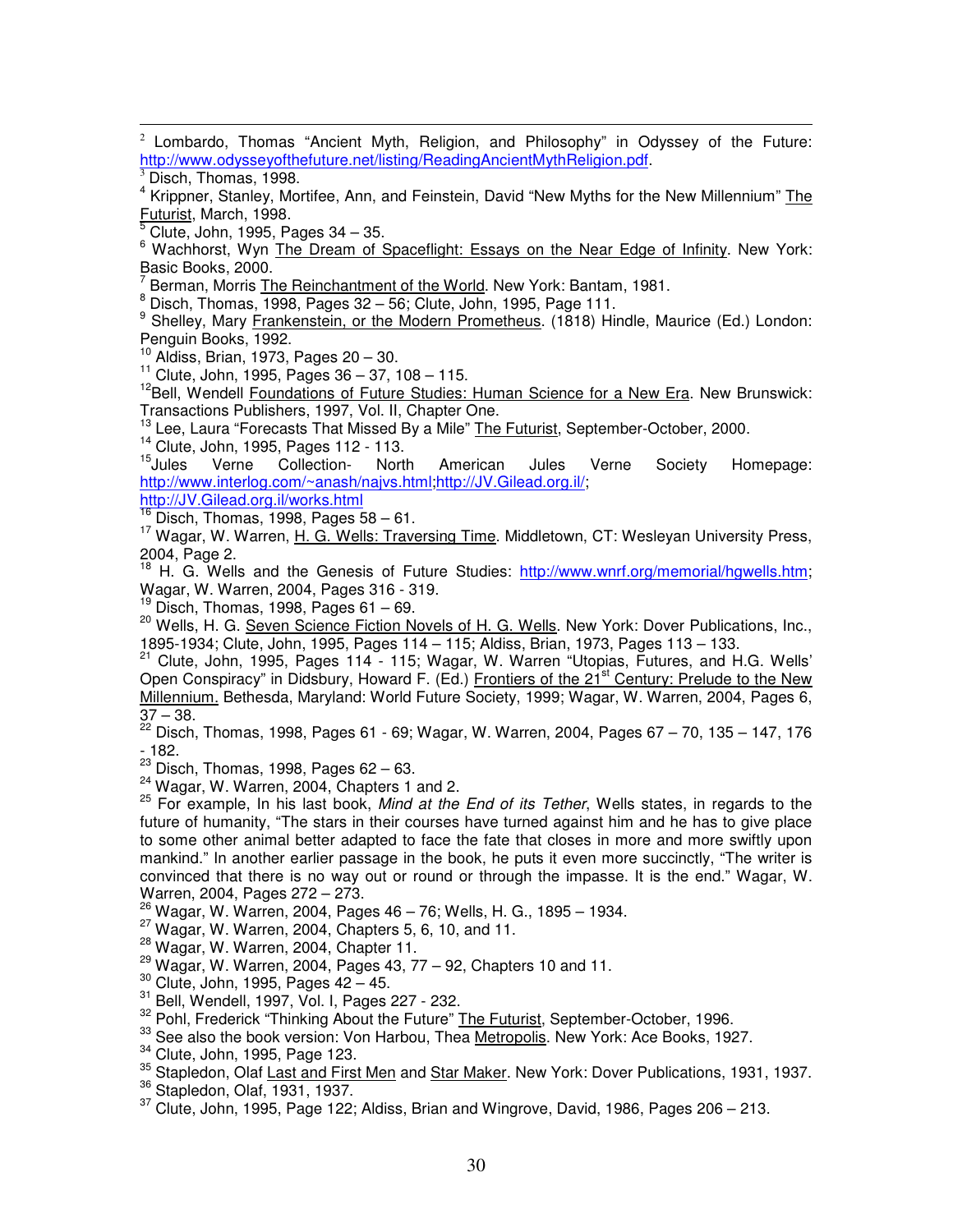38 Huxley, Aldous Brave New World. New York: Bantam Books, 1932.

<sup>39</sup> Orwell, George 1984. New York: Harcourt, Brace, and Company, 1949.

<sup>40</sup> Disch, Thomas, 1998, Pages 7-8; Watson, Peter The Modern Mind: An Intellectual History of the 20<sup>th</sup> Century. New York: HarperCollins Perennial, 2001, Pages 297 - 299, 472- 473; Clute, John, 1995, Pages 124, 215, 217.

<sup>41</sup> Dyson, Freeman Imagined Worlds. Cambridge, MS: Harvard University Press, 1997, Pages 121-125; Postman, Neil Amusing Ourselves to Death: Public Discourse in the Age of Show Business. New York: Penguin Books, 1985, Pages vii – viii, 155 - 163

 $^{2}$  Clute, John, 1995, Pages 97-100, 119.

<sup>43</sup> Miller, Walter A Canticle for Leibowitz. New York: Bantam Books, 1959.

<sup>44</sup> Simak, Clifford City. New York: Ace Books, 1952.

<sup>45</sup> Clarke, Arthur C. Childhood's End. New York: Ballantine Books, 1953.

<sup>46</sup> Clarke, Arthur C. 2001: A Space Odyssey. New York: Ballantine Books, 1968; Clarke, Arthur C. 2010: Odyssey Two. New York: Ballantine Books, 1982; Clarke, Arthur C. 2061: Odyssey Three. New York: Ballantine Books, 1988.

<sup>47</sup> Arthur C. Clarke Unauthorized Home Page: http://www.lsi.usp.br/~rbianchi/clarke/; Clute, John, 1995, Pages 138 – 139.

<sup>48</sup> Sturgeon, Theodore More Than Human. New York: Ballantine Books, 1953.

<sup>49</sup> Bester, Alfred The Demolished Man. New York: Signet, 1953.

 $\frac{50}{10}$  Keyes, Daniel Flowers for Algernon. New York: Bantam Books, 1966.

<sup>51</sup> Fast, Howard "The First Men" (1959) in The Edge of Tomorrow. New York: Bantam Books,

1961.<br><sup>52</sup> Bradbury, Ray <u>The Martian Chronicles</u>. New York: Bantam Books, 1950; Lem, Stanislaw Solaris. New York: Berkley Publishing Corporation, 1961; Niven, Larry Ringworld. New York: Ballantine Books, 1970.

Heinlein, Robert Stranger in a Strange Land. New York: Avon Books, 1961; Herbert, Frank Dune. New York: Ace Books, Inc., 1965; Dick, Philip K. The Man in the High Castle. New York: Berkley Publishing Corporation, 1962.

54 Ellison, Harlan " 'Repent Harlequin!' Said the Ticktockman" (1965) in Asimov, Isaac (Ed.) Stories from the Hugo Winners Vol. II. Greenwich, CT: Fawcett Publications, Inc., 1971.

55 Farmer, Philip Jose "Riders of the Purple Wage" in Ellison, Harlan (Ed.) Dangerous Visions. Vol. I. New York: Berkley Publishing Corporation, 1967.

<sup>56</sup> Moskowitz, Sam, 1966, Chapter 22.

<sup>57</sup> Farmer, Philip Jose *Flesh*. New York: Signet, 1960; Farmer, Philip Jose Strange Relations. New York: Avon Books, 1960b.

 $^{58}$  Aldiss, Brian and Wingrove, David, 1986, Pages 343 – 350.

59 Aldiss, Brian and Wingrove, David, 1986, Pages 337 – 341; Clute, John, 1995, Page 168.

<sup>60</sup> Zelazny, Roger "A Rose for Ecclesiastes" (1963) in Bova, Ben (Ed.) The Science Fiction Hall of Fame. New York: Avon Books, 1970.

 $\frac{61}{61}$  Disch, Thomas, 1998, Chapter 7.

 $62$  Clute, John, 1995, Pages 162 - 163; Aldiss, Brian and Wingrove, David, 1986, Pages 381 -388.

 $63$  Dick, Philip K., 1962.

64 Dick, Philip K. Do Androids Dream of Electric Sheep? New York: Signet Books, 1968; 2019 Off-World: (Blade Runner Page): http://scribble.com/uwi/br/off-world.html .

 $65$  Clute, John, 1995, Page 162 – 163; Aldiss, Brian and Wingrove, David, 1986, Pages 381 – 388.

<sup>66</sup> LeGuin, Ursula The Left Hand of Darkness. New York: Ace Books, 1969; LeGuin, Ursula The Dispossessed. New York: Avon Books, 1974. 67

Tiptree, James Warm Worlds and Otherwise. New York: Ballantine Books, 1975; Tiptree, James Star Songs Of An Old Primate. New York: Ballantine Books, 1978.

<sup>68</sup> McCaffrey, Anne Dragonflight. New York: Ballantine Books, 1968; McCaffrey, Anne New York: Dragonquest. Ballantine Books, 1971.